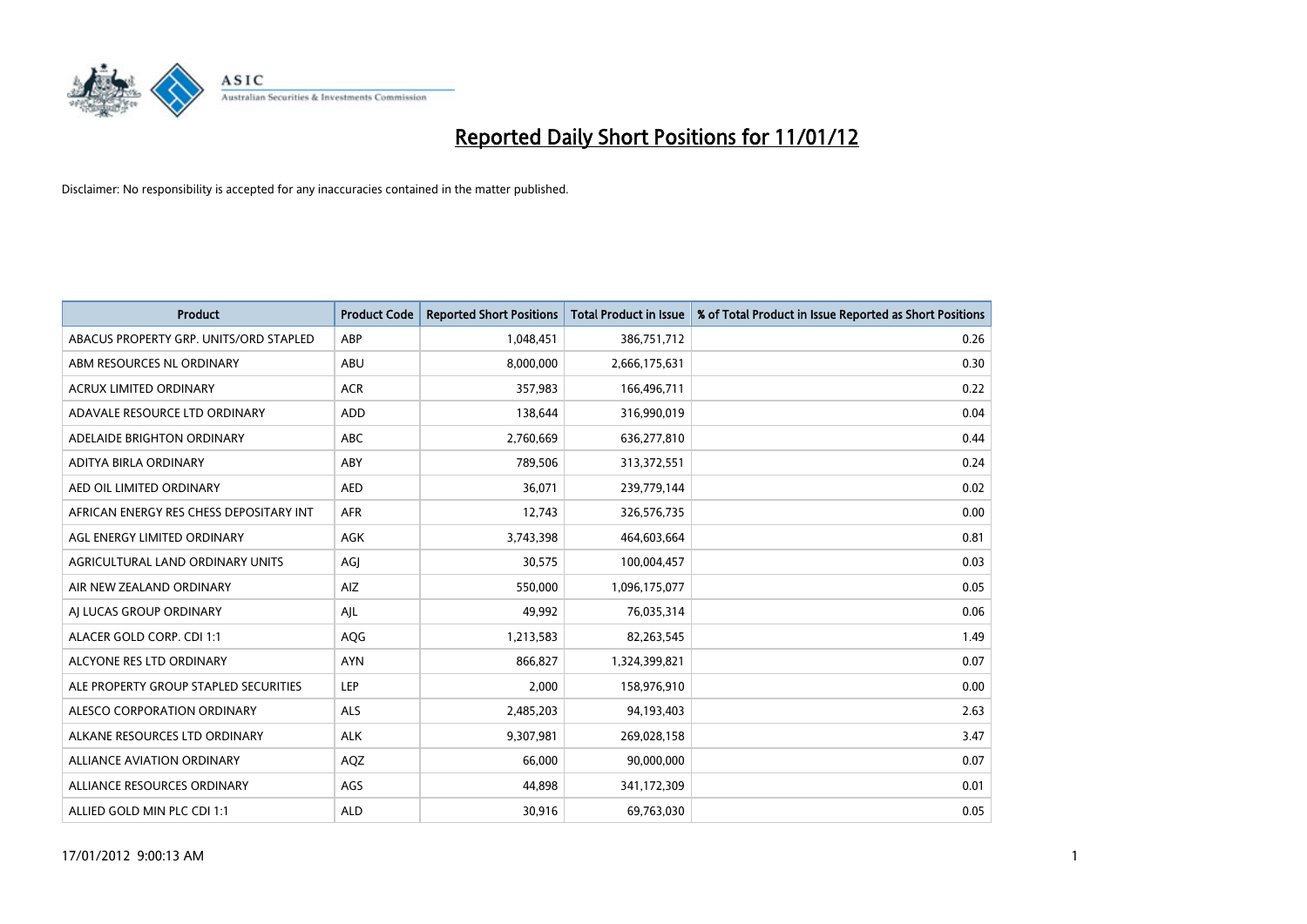

| <b>Product</b>                          | <b>Product Code</b> | <b>Reported Short Positions</b> | <b>Total Product in Issue</b> | % of Total Product in Issue Reported as Short Positions |
|-----------------------------------------|---------------------|---------------------------------|-------------------------------|---------------------------------------------------------|
| ALLIED HEALTH LTD ORDINARY              | AHZ                 | 134,528                         | 656,382,383                   | 0.02                                                    |
| ALTONA MINING LTD ORDINARY              | AOH                 | 820,086                         | 518,757,704                   | 0.16                                                    |
| ALUMINA LIMITED ORDINARY                | <b>AWC</b>          | 35,798,697                      | 2,440,196,187                 | 1.46                                                    |
| AMADEUS ENERGY ORDINARY                 | AMU                 | 454,000                         | 274,786,018                   | 0.17                                                    |
| AMALGAMATED HOLDINGS ORDINARY           | AHD                 | 21,221                          | 157,533,146                   | 0.01                                                    |
| AMCOR LIMITED ORDINARY                  | <b>AMC</b>          | 4,975,147                       | 1,213,746,007                 | 0.40                                                    |
| AMP LIMITED ORDINARY                    | AMP                 | 12,752,224                      | 2,854,672,784                 | 0.43                                                    |
| AMPELLA MINING ORDINARY                 | <b>AMX</b>          | 691,974                         | 205,985,108                   | 0.34                                                    |
| ANSELL LIMITED ORDINARY                 | <b>ANN</b>          | 2,975,989                       | 130,656,668                   | 2.27                                                    |
| ANTARES ENERGY LTD ORDINARY             | <b>AZZ</b>          | 91,636                          | 260,000,000                   | 0.04                                                    |
| ANZ BANKING GRP LTD ORDINARY            | ANZ                 | 15,051,167                      | 2,678,835,014                 | 0.55                                                    |
| APA GROUP STAPLED SECURITIES            | <b>APA</b>          | 9,097,481                       | 639,334,625                   | 1.42                                                    |
| APEX MINERALS NL ORDINARY               | <b>AXM</b>          | 885,146                         | 5,550,243,713                 | 0.02                                                    |
| APN EUROPEAN RETAIL UNITS STAPLED SEC.  | <b>AEZ</b>          | 11,832                          | 544,910,660                   | 0.00                                                    |
| APN NEWS & MEDIA ORDINARY               | <b>APN</b>          | 24,353,162                      | 630,211,415                   | 3.87                                                    |
| AQUARIUS PLATINUM. ORDINARY             | <b>AQP</b>          | 4,211,855                       | 470,312,578                   | 0.86                                                    |
| AQUILA RESOURCES ORDINARY               | <b>AQA</b>          | 6,940,584                       | 411,804,442                   | 1.65                                                    |
| ARAFURA RESOURCE LTD ORDINARY           | <b>ARU</b>          | 11,390,881                      | 367,980,342                   | 3.07                                                    |
| ARB CORPORATION ORDINARY                | ARP                 | 16.800                          | 72,481,302                    | 0.01                                                    |
| ARDENT LEISURE GROUP STAPLED SECURITIES | AAD                 | 848.464                         | 324,236,390                   | 0.26                                                    |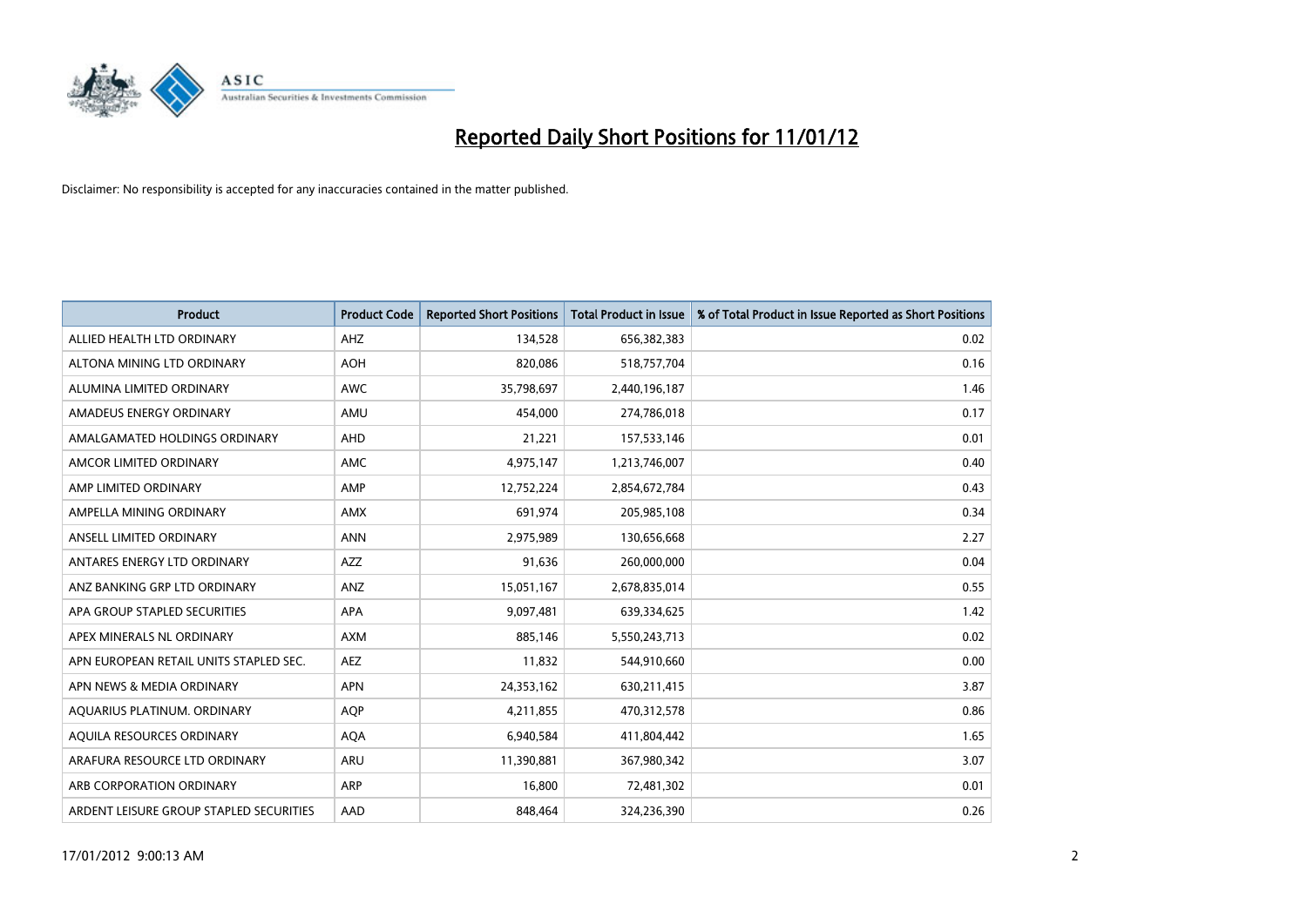

| <b>Product</b>                          | <b>Product Code</b> | <b>Reported Short Positions</b> | <b>Total Product in Issue</b> | % of Total Product in Issue Reported as Short Positions |
|-----------------------------------------|---------------------|---------------------------------|-------------------------------|---------------------------------------------------------|
| ARISTOCRAT LEISURE ORDINARY             | ALL                 | 23,477,945                      | 543,181,024                   | 4.34                                                    |
| <b>ASCIANO LIMITED ORDINARY</b>         | <b>AIO</b>          | 5,670,235                       | 975,385,664                   | 0.57                                                    |
| ASG GROUP LIMITED ORDINARY              | ASZ                 | 171,613                         | 171,456,889                   | 0.10                                                    |
| ASPEN GROUP ORD/UNITS STAPLED           | <b>APZ</b>          | 991,173                         | 591,084,183                   | 0.15                                                    |
| ASPIRE MINING LTD ORDINARY              | <b>AKM</b>          | 472,252                         | 620,594,556                   | 0.08                                                    |
| <b>ASTON RES LTD ORDINARY</b>           | <b>AZT</b>          | 624,656                         | 204,668,861                   | 0.29                                                    |
| ASTRO JAP PROP GROUP STAPLED SECURITIES | AIA                 | 22,634                          | 58,445,002                    | 0.03                                                    |
| ASX LIMITED ORDINARY                    | <b>ASX</b>          | 2,740,936                       | 175,136,729                   | 1.58                                                    |
| ATLAS IRON LIMITED ORDINARY             | <b>AGO</b>          | 17,829,446                      | 894,684,560                   | 1.98                                                    |
| <b>AURORA OIL &amp; GAS ORDINARY</b>    | <b>AUT</b>          | 11,321,332                      | 411,655,343                   | 2.76                                                    |
| <b>AUSDRILL LIMITED ORDINARY</b>        | <b>ASL</b>          | 133,563                         | 303,188,155                   | 0.03                                                    |
| <b>AUSENCO LIMITED ORDINARY</b>         | AAX                 | 1,432,809                       | 123,258,843                   | 1.16                                                    |
| <b>AUSTAL LIMITED ORDINARY</b>          | ASB                 | 244,753                         | 188,069,638                   | 0.12                                                    |
| <b>AUSTAR UNITED ORDINARY</b>           | <b>AUN</b>          | 11,415,444                      | 1,271,505,737                 | 0.90                                                    |
| AUSTBROKERS HOLDINGS ORDINARY           | <b>AUB</b>          | 2                               | 55,545,576                    | 0.00                                                    |
| AUSTIN ENGINEERING ORDINARY             | <b>ANG</b>          | 55,943                          | 72,314,403                    | 0.07                                                    |
| <b>AUSTRALAND ASSETS ASSETS</b>         | AAZPB               | 1,168                           | 2,750,000                     | 0.04                                                    |
| AUSTRALAND PROPERTY STAPLED SECURITY    | <b>ALZ</b>          | 722,304                         | 576,846,597                   | 0.11                                                    |
| AUSTRALIAN AGRICULT, ORDINARY           | AAC                 | 941,404                         | 312,892,824                   | 0.29                                                    |
| <b>AUSTRALIAN EDUCATION UNITS</b>       | <b>AEU</b>          | 625.000                         | 175,465,397                   | 0.36                                                    |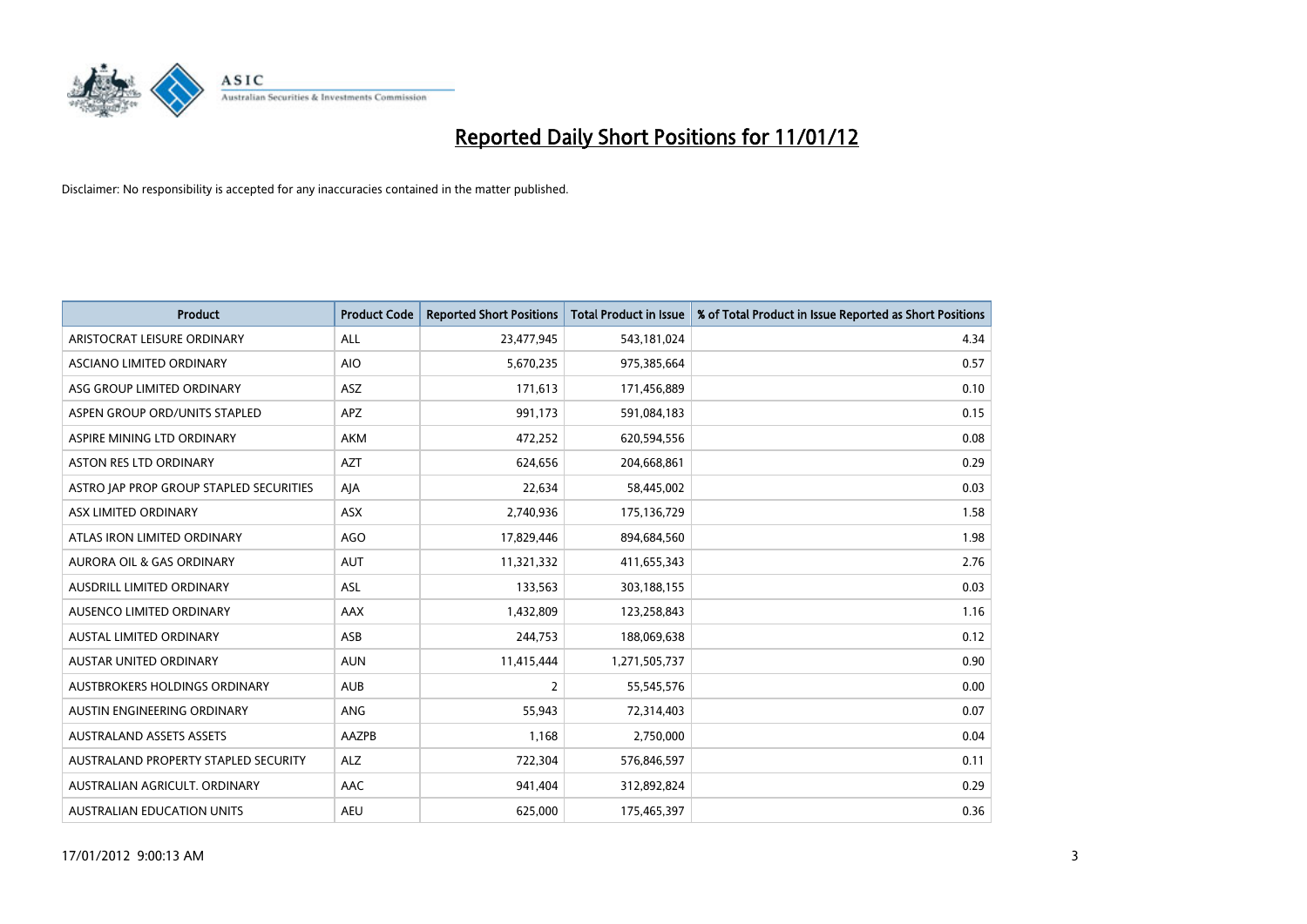

| <b>Product</b>                       | <b>Product Code</b> | <b>Reported Short Positions</b> | <b>Total Product in Issue</b> | % of Total Product in Issue Reported as Short Positions |
|--------------------------------------|---------------------|---------------------------------|-------------------------------|---------------------------------------------------------|
| AUSTRALIAN FOUNDAT, ORDINARY         | AFI                 | 1,600                           | 1,023,675,745                 | 0.00                                                    |
| AUSTRALIAN INFRASTR, UNITS/ORDINARY  | <b>AIX</b>          | 12,100,770                      | 620,733,944                   | 1.95                                                    |
| <b>AUSTRALIAN MINES LTD ORDINARY</b> | <b>AUZ</b>          | 1,400,000                       | 636,910,317                   | 0.22                                                    |
| AUSTRALIAN PHARM. ORDINARY           | API                 | 357,390                         | 488,115,883                   | 0.07                                                    |
| AUTOMOTIVE HOLDINGS ORDINARY         | AHE                 | 5,129                           | 260,579,682                   | 0.00                                                    |
| AVANCO RESOURCES LTD ORDINARY        | AVB                 | 240,000                         | 807,741,849                   | 0.03                                                    |
| AVEXA LIMITED ORDINARY               | <b>AVX</b>          | 243.657                         | 847,688,779                   | 0.03                                                    |
| AWE LIMITED ORDINARY                 | <b>AWE</b>          | 1,573,322                       | 521,871,941                   | 0.30                                                    |
| AZUMAH RESOURCES ORDINARY            | <b>AZM</b>          | 274,019                         | 282,020,356                   | 0.10                                                    |
| <b>BANDANNA ENERGY ORDINARY</b>      | <b>BND</b>          | 2,033,358                       | 528,481,199                   | 0.38                                                    |
| BANK OF QUEENSLAND. ORDINARY         | <b>BOQ</b>          | 11,636,836                      | 229,598,329                   | 5.06                                                    |
| <b>BANNERMAN RESOURCES ORDINARY</b>  | <b>BMN</b>          | 402                             | 272,892,883                   | 0.00                                                    |
| <b>BASE RES LIMITED ORDINARY</b>     | <b>BSE</b>          | 1,255,874                       | 460,440,029                   | 0.28                                                    |
| <b>BATHURST RESOURCES ORDINARY</b>   | <b>BTU</b>          | 16,340,814                      | 689,447,997                   | 2.37                                                    |
| <b>BAUXITE RESOURCE LTD ORDINARY</b> | <b>BAU</b>          | 12,000                          | 235,379,896                   | 0.01                                                    |
| <b>BC IRON LIMITED ORDINARY</b>      | <b>BCI</b>          | 313,411                         | 95,311,000                    | 0.32                                                    |
| BEACH ENERGY LIMITED ORDINARY        | <b>BPT</b>          | 9,596,684                       | 1,112,199,119                 | 0.87                                                    |
| BEADELL RESOURCE LTD ORDINARY        | <b>BDR</b>          | 4,284,799                       | 657,906,946                   | 0.66                                                    |
| BENDIGO AND ADELAIDE ORDINARY        | <b>BEN</b>          | 5,669,456                       | 383,745,148                   | 1.46                                                    |
| BERKELEY RESOURCES ORDINARY          | <b>BKY</b>          | 356.960                         | 174.298.273                   | 0.20                                                    |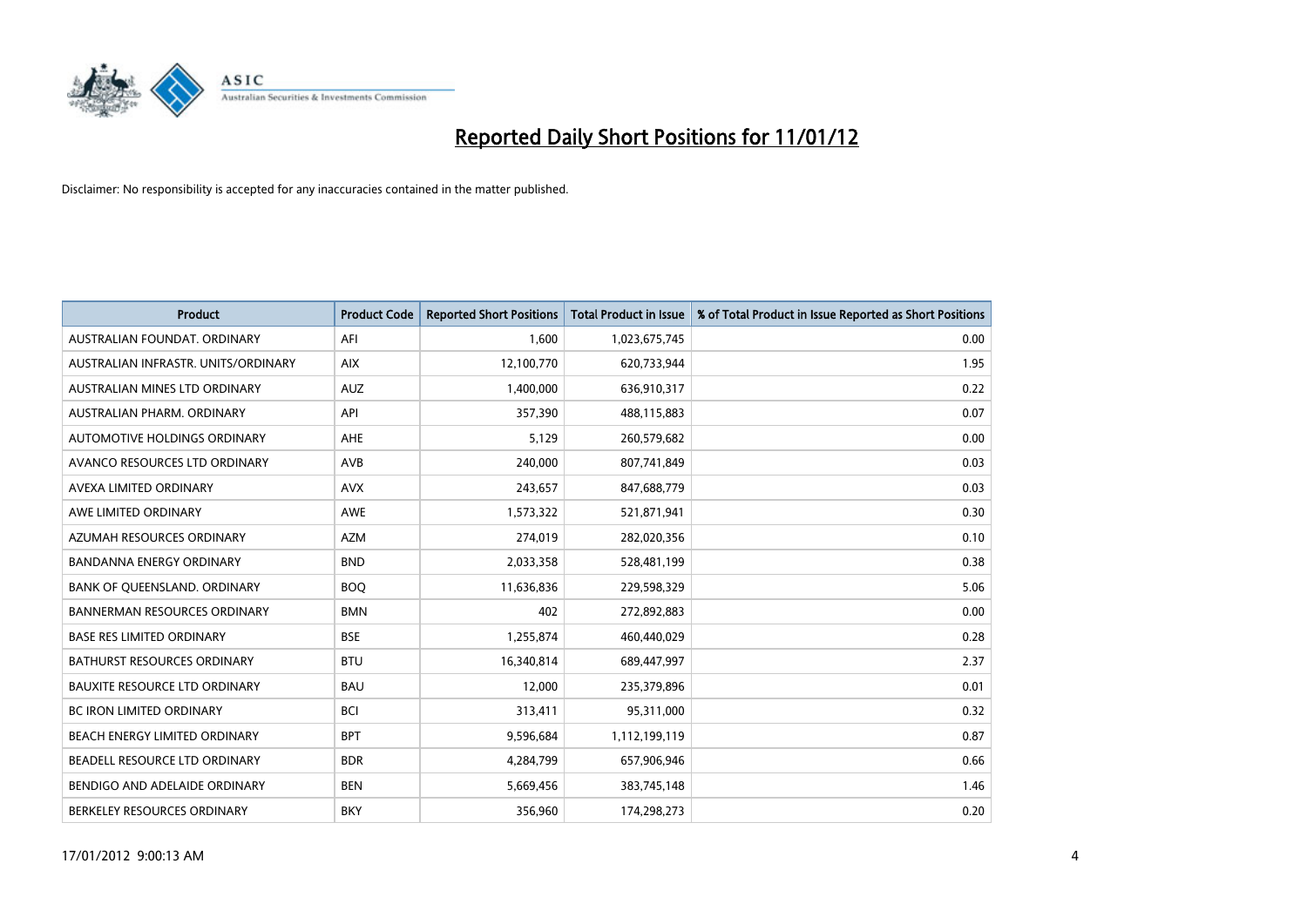

| <b>Product</b>                       | <b>Product Code</b> | <b>Reported Short Positions</b> | <b>Total Product in Issue</b> | % of Total Product in Issue Reported as Short Positions |
|--------------------------------------|---------------------|---------------------------------|-------------------------------|---------------------------------------------------------|
| BETASHARES ASX RES ETF UNITS         | <b>ORE</b>          | 88,570                          | 4,219,665                     | 2.10                                                    |
| <b>BHP BILLITON LIMITED ORDINARY</b> | <b>BHP</b>          | 28,875,422                      | 3,211,691,105                 | 0.88                                                    |
| <b>BILLABONG ORDINARY</b>            | <b>BBG</b>          | 28,863,156                      | 255,102,103                   | 11.31                                                   |
| <b>BIONOMICS LIMITED ORDINARY</b>    | <b>BNO</b>          | 4,513                           | 344,781,779                   | 0.00                                                    |
| <b>BIOTA HOLDINGS ORDINARY</b>       | <b>BTA</b>          | 1,551,855                       | 181,703,711                   | 0.85                                                    |
| BKI INVESTMENT LTD ORDINARY          | <b>BKI</b>          | 508                             | 425,549,573                   | 0.00                                                    |
| <b>BLACKTHORN RESOURCES ORDINARY</b> | <b>BTR</b>          | 35,848                          | 122,918,000                   | 0.03                                                    |
| <b>BLUESCOPE STEEL LTD ORDINARY</b>  | <b>BSL</b>          | 30,481,341                      | 3,349,185,247                 | 0.90                                                    |
| <b>BOART LONGYEAR ORDINARY</b>       | <b>BLY</b>          | 3,533,872                       | 461, 163, 412                 | 0.77                                                    |
| <b>BOOM LOGISTICS ORDINARY</b>       | <b>BOL</b>          | 337,999                         | 468,663,585                   | 0.07                                                    |
| <b>BORAL LIMITED, ORDINARY</b>       | <b>BLD</b>          | 28,895,729                      | 744,729,957                   | 3.87                                                    |
| BOTSWANA METALS LTD ORDINARY         | <b>BML</b>          | 7,000                           | 143,717,013                   | 0.00                                                    |
| <b>BOW ENERGY LIMITED ORDINARY</b>   | <b>BOW</b>          | 38.636                          | 361,926,672                   | 0.01                                                    |
| <b>BRADKEN LIMITED ORDINARY</b>      | <b>BKN</b>          | 2,192,208                       | 166,624,800                   | 1.31                                                    |
| <b>BRAMBLES LIMITED ORDINARY</b>     | <b>BXB</b>          | 13,719,694                      | 1,480,384,307                 | 0.92                                                    |
| <b>BREVILLE GROUP LTD ORDINARY</b>   | <b>BRG</b>          | 2,739                           | 130,095,322                   | 0.00                                                    |
| <b>BRICKWORKS LIMITED ORDINARY</b>   | <b>BKW</b>          | 53,845                          | 147,567,333                   | 0.04                                                    |
| <b>BROCKMAN RESOURCES ORDINARY</b>   | <b>BRM</b>          | 73,180                          | 144,803,151                   | 0.04                                                    |
| BT INVESTMENT MNGMNT ORDINARY        | <b>BTT</b>          | 1,128,959                       | 267,906,977                   | 0.42                                                    |
| <b>BURU ENERGY ORDINARY</b>          | <b>BRU</b>          | 5,548,491                       | 234.204.477                   | 2.38                                                    |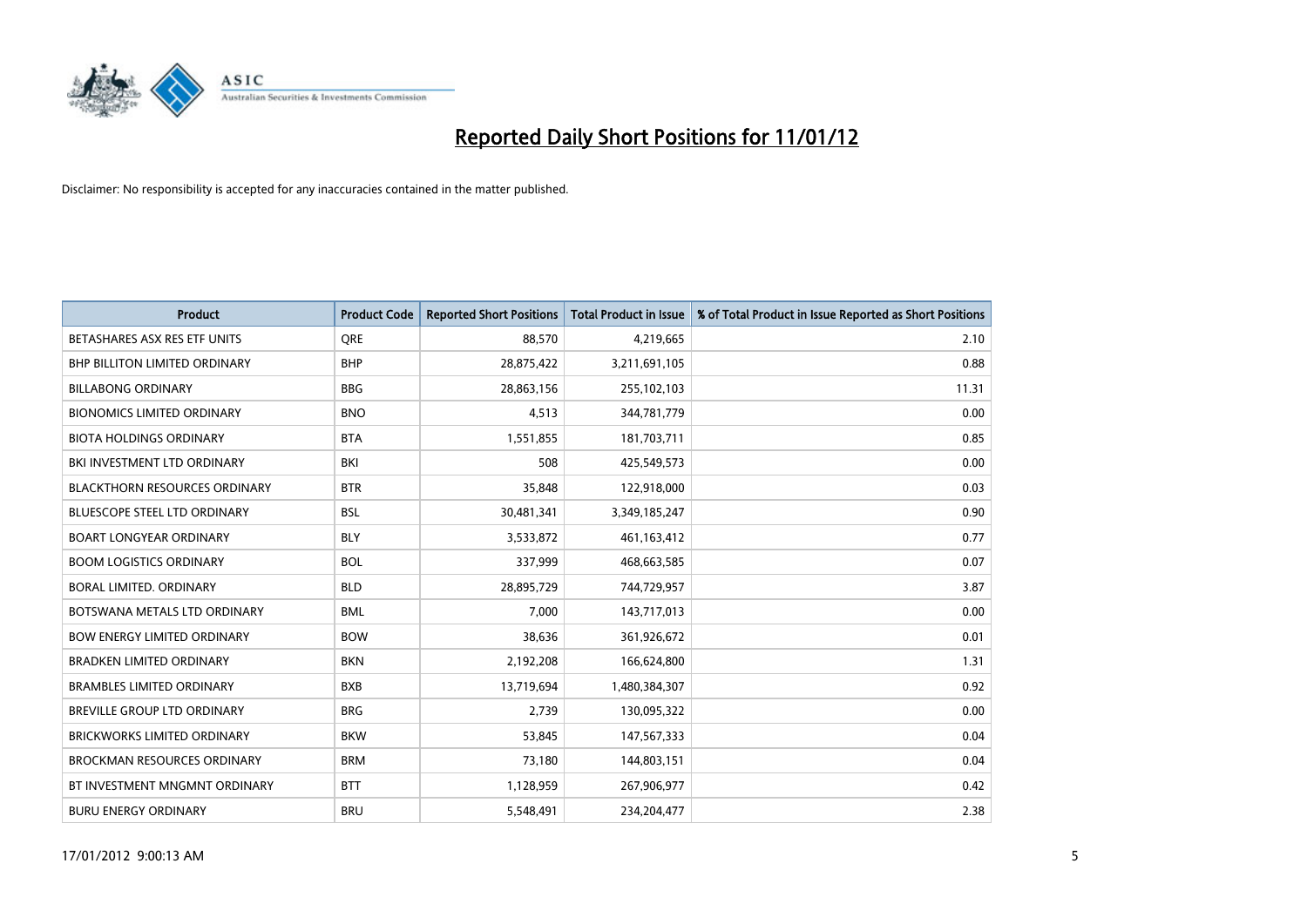

| <b>Product</b>                        | <b>Product Code</b> | <b>Reported Short Positions</b> | <b>Total Product in Issue</b> | % of Total Product in Issue Reported as Short Positions |
|---------------------------------------|---------------------|---------------------------------|-------------------------------|---------------------------------------------------------|
| <b>BWP TRUST ORDINARY UNITS</b>       | <b>BWP</b>          | 378,406                         | 520,012,793                   | 0.06                                                    |
| CABCHARGE AUSTRALIA ORDINARY          | CAB                 | 566,463                         | 120,437,014                   | 0.47                                                    |
| <b>CALTEX AUSTRALIA ORDINARY</b>      | <b>CTX</b>          | 6,478,211                       | 270,000,000                   | 2.39                                                    |
| CAMPBELL BROTHERS ORDINARY            | CPB                 | 736,527                         | 67,503,411                    | 1.09                                                    |
| CAPE ALUMINA LTD ORDINARY             | <b>CBX</b>          | 8,000                           | 141,501,263                   | 0.01                                                    |
| CAPE LAMBERT RES LTD ORDINARY         | <b>CFE</b>          | 659,341                         | 688,108,792                   | 0.09                                                    |
| CAR PARK TECH LTD ORDINARY            | <b>CPZ</b>          | 90,000                          | 133,358,602                   | 0.07                                                    |
| CARABELLA RES LTD ORDINARY            | <b>CLR</b>          | 228                             | 123,101,882                   | 0.00                                                    |
| <b>CARBON ENERGY ORDINARY</b>         | <b>CNX</b>          | 500,645                         | 768,126,960                   | 0.06                                                    |
| <b>CARDNO LIMITED ORDINARY</b>        | <b>CDD</b>          | 5,018                           | 112,883,692                   | 0.00                                                    |
| CARNARVON PETROLEUM ORDINARY          | <b>CVN</b>          | 1,692,460                       | 693,320,634                   | 0.24                                                    |
| <b>CARNEGIE WAVE ENERGY ORDINARY</b>  | <b>CWE</b>          | 83,000                          | 1,021,487,627                 | 0.01                                                    |
| <b>CARPATHIAN RESOURCES ORDINARY</b>  | <b>CPN</b>          | 75,000                          | 304,535,101                   | 0.02                                                    |
| CARPENTARIA EXP. LTD ORDINARY         | CAP                 | 9,777                           | 98,991,301                    | 0.01                                                    |
| CARSALES.COM LTD ORDINARY             | <b>CRZ</b>          | 13,102,190                      | 233,264,223                   | 5.62                                                    |
| <b>CASH CONVERTERS ORDINARY</b>       | CCV                 | 92,958                          | 379,761,025                   | 0.02                                                    |
| <b>CASPIAN OIL &amp; GAS ORDINARY</b> | <b>CIG</b>          | 50,000                          | 1,331,500,513                 | 0.00                                                    |
| <b>CELLNET GROUP ORDINARY</b>         | <b>CLT</b>          | 1,342                           | 60,978,107                    | 0.00                                                    |
| CENTRAL PETROLEUM ORDINARY            | <b>CTP</b>          | 11,455                          | 1,073,304,842                 | 0.00                                                    |
| CENTRO PROPERTIES UNITS/ORD STAPLED   | <b>CNP</b>          | 2,537                           | 972,414,514                   | 0.00                                                    |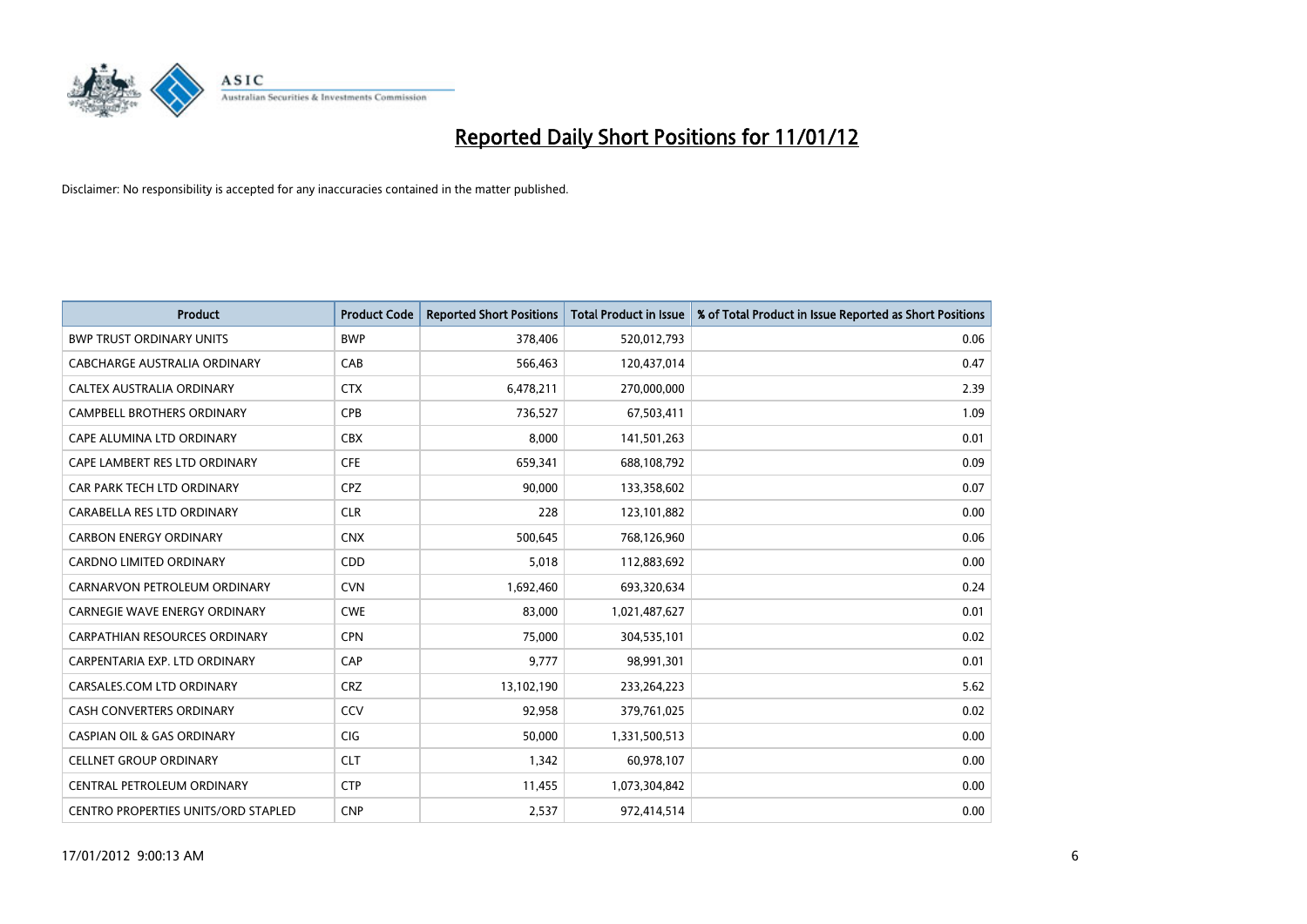

| <b>Product</b>                          | <b>Product Code</b> | <b>Reported Short Positions</b> | <b>Total Product in Issue</b> | % of Total Product in Issue Reported as Short Positions |
|-----------------------------------------|---------------------|---------------------------------|-------------------------------|---------------------------------------------------------|
| CENTRO RETAIL AUST ORD/UNIT STAPLED SEC | <b>CRF</b>          | 40,713                          | 1,340,723,189                 | 0.00                                                    |
| CENTRO RETAIL GROUP STAPLED SECURITIES  | <b>CER</b>          | 452,940                         | 2,286,399,424                 | 0.02                                                    |
| <b>CERAMIC FUEL CELLS ORDINARY</b>      | CFU                 | 147,712                         | 1,366,298,863                 | 0.01                                                    |
| CERRO RESOURCES NL ORDINARY             | <b>CIO</b>          | 5,100                           | 748,768,606                   | 0.00                                                    |
| <b>CFS RETAIL PROPERTY UNITS</b>        | <b>CFX</b>          | 83,407,437                      | 2,839,591,911                 | 2.96                                                    |
| <b>CGA MINING LIMITED ORDINARY</b>      | <b>CGX</b>          | 11,035                          | 333,475,726                   | 0.00                                                    |
| <b>CHALICE GOLD MINES ORDINARY</b>      | <b>CHN</b>          | 200                             | 250,030,886                   | 0.00                                                    |
| CHALLENGER DIV.PRO. STAPLED UNITS       | <b>CDI</b>          | 96,520                          | 883,903,667                   | 0.00                                                    |
| CHALLENGER INFRAST. STAPLED UNITS       | <b>CIF</b>          | 71,859                          | 316,223,785                   | 0.02                                                    |
| <b>CHALLENGER LIMITED ORDINARY</b>      | <b>CGF</b>          | 7,822,770                       | 552,513,723                   | 1.42                                                    |
| CHANDLER MACLEOD LTD ORDINARY           | <b>CMG</b>          | 11,970                          | 466,466,720                   | 0.00                                                    |
| CHARTER HALL GROUP STAPLED US PROHIBIT. | CHC                 | 134,858                         | 308,055,896                   | 0.04                                                    |
| <b>CHARTER HALL OFFICE UNIT</b>         | COO                 | 6,185,895                       | 493,319,730                   | 1.24                                                    |
| <b>CHARTER HALL RETAIL UNITS</b>        | <b>COR</b>          | 1,503,354                       | 299,628,571                   | 0.50                                                    |
| <b>CHORUS LIMITED ORDINARY</b>          | <b>CNU</b>          | 1,261,489                       | 385,082,123                   | 0.32                                                    |
| CITIGOLD CORP LTD ORDINARY              | <b>CTO</b>          | 1,682,665                       | 1,105,078,301                 | 0.15                                                    |
| CLINUVEL PHARMACEUT, ORDINARY           | <b>CUV</b>          | 4,127                           | 30,844,206                    | 0.01                                                    |
| <b>CLOUGH LIMITED ORDINARY</b>          | <b>CLO</b>          | 131,741                         | 769,416,269                   | 0.02                                                    |
| COAL OF AFRICA LTD ORDINARY             | <b>CZA</b>          | 223,624                         | 662,284,573                   | 0.03                                                    |
| <b>COALSPUR MINES LTD ORDINARY</b>      | <b>CPL</b>          | 1.060.964                       | 579,768,744                   | 0.18                                                    |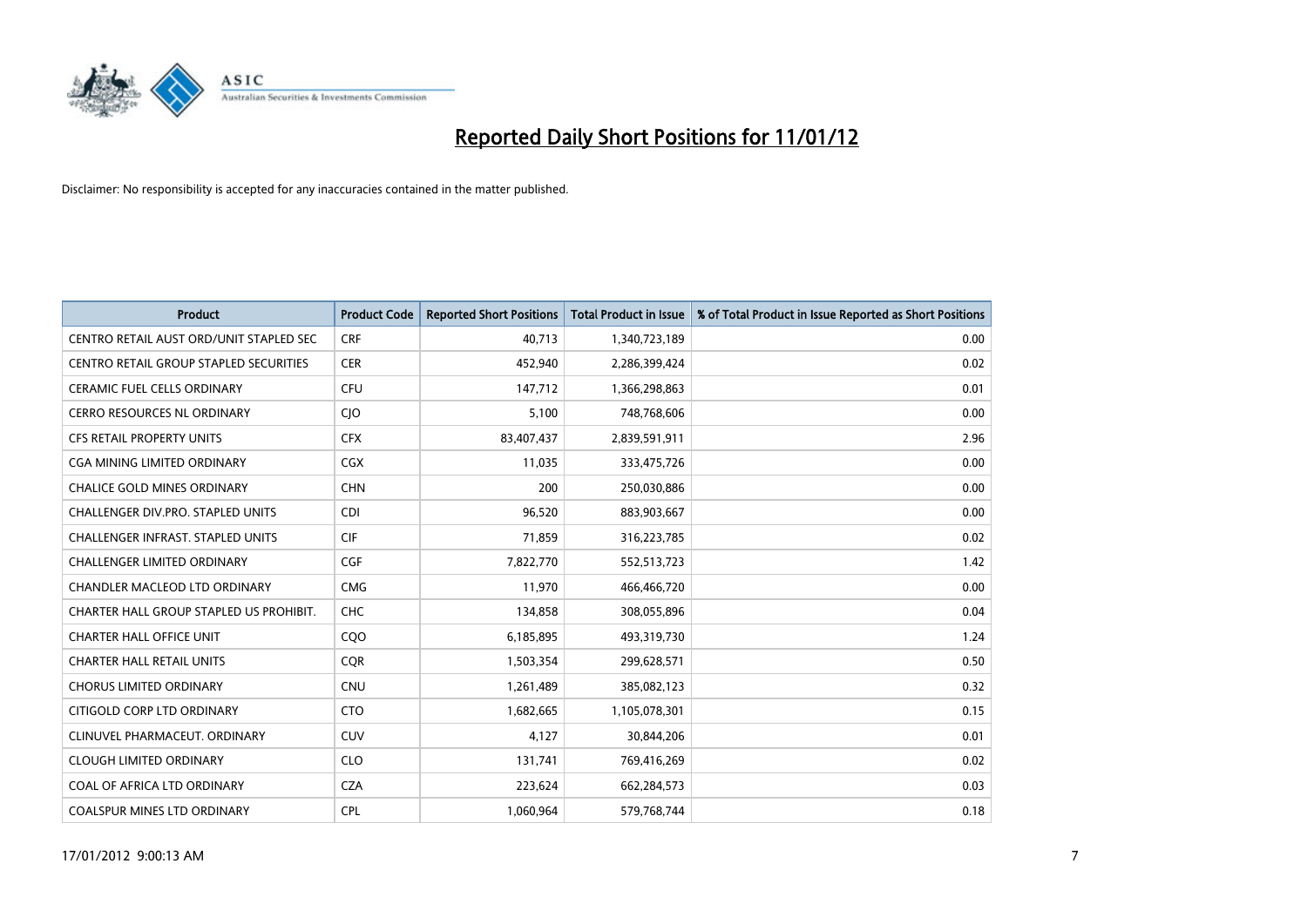

| <b>Product</b>                          | <b>Product Code</b> | <b>Reported Short Positions</b> | <b>Total Product in Issue</b> | % of Total Product in Issue Reported as Short Positions |
|-----------------------------------------|---------------------|---------------------------------|-------------------------------|---------------------------------------------------------|
| <b>COBAR CONSOLIDATED ORDINARY</b>      | CCU                 | 19,658                          | 206,918,037                   | 0.01                                                    |
| COCA-COLA AMATIL ORDINARY               | <b>CCL</b>          | 12,062,103                      | 759,567,552                   | 1.58                                                    |
| <b>COCHLEAR LIMITED ORDINARY</b>        | <b>COH</b>          | 4,315,081                       | 56,902,433                    | 7.57                                                    |
| COCKATOO COAL ORDINARY                  | <b>COK</b>          | 7,412,194                       | 1,016,196,908                 | 0.73                                                    |
| <b>COFFEY INTERNATIONAL ORDINARY</b>    | <b>COF</b>          | 23,922                          | 239,260,027                   | 0.01                                                    |
| <b>COKAL LTD ORDINARY</b>               | <b>CKA</b>          | 392,815                         | 384,039,702                   | 0.10                                                    |
| <b>COLLINS FOODS LTD ORDINARY</b>       | <b>CKF</b>          | 34,926                          | 93,000,003                    | 0.04                                                    |
| COMMONWEALTH BANK, ORDINARY             | <b>CBA</b>          | 34,093,355                      | 1,581,280,593                 | 2.11                                                    |
| COMMONWEALTH PROP ORDINARY UNITS        | <b>CPA</b>          | 30,483,855                      | 2,458,123,552                 | 1.23                                                    |
| <b>COMPASS RESOURCES ORDINARY</b>       | <b>CMR</b>          | 115,000                         | 1,403,744,100                 | 0.00                                                    |
| COMPUTERSHARE LTD ORDINARY              | <b>CPU</b>          | 7,310,943                       | 555,664,059                   | 1.30                                                    |
| CONSOLIDATED MEDIA, ORDINARY            | <b>CMI</b>          | 1,546,643                       | 561,834,996                   | 0.27                                                    |
| CONTANGO MICROCAP ORDINARY              | <b>CTN</b>          | 7,500                           | 147,467,406                   | 0.01                                                    |
| CONTINENTAL COAL LTD ORDINARY           | CCC                 | 48,735                          | 399,224,054                   | 0.01                                                    |
| <b>COOPER ENERGY LTD ORDINARY</b>       | <b>COE</b>          | 1,858,594                       | 292,791,528                   | 0.64                                                    |
| <b>COPPER STRIKE LTD ORDINARY</b>       | <b>CSE</b>          | 714                             | 129,455,571                   | 0.00                                                    |
| <b>CORDLIFE LIMITED ORDINARY</b>        | CBB                 |                                 | 150,887,354                   | 0.00                                                    |
| <b>CREDIT CORP GROUP ORDINARY</b>       | <b>CCP</b>          | 13,794                          | 45,571,114                    | 0.03                                                    |
| <b>CROMWELL PROP STAPLED SECURITIES</b> | <b>CMW</b>          | 87,748                          | 1,112,401,436                 | 0.01                                                    |
| <b>CROWN LIMITED ORDINARY</b>           | <b>CWN</b>          | 3,143,377                       | 728,394,185                   | 0.42                                                    |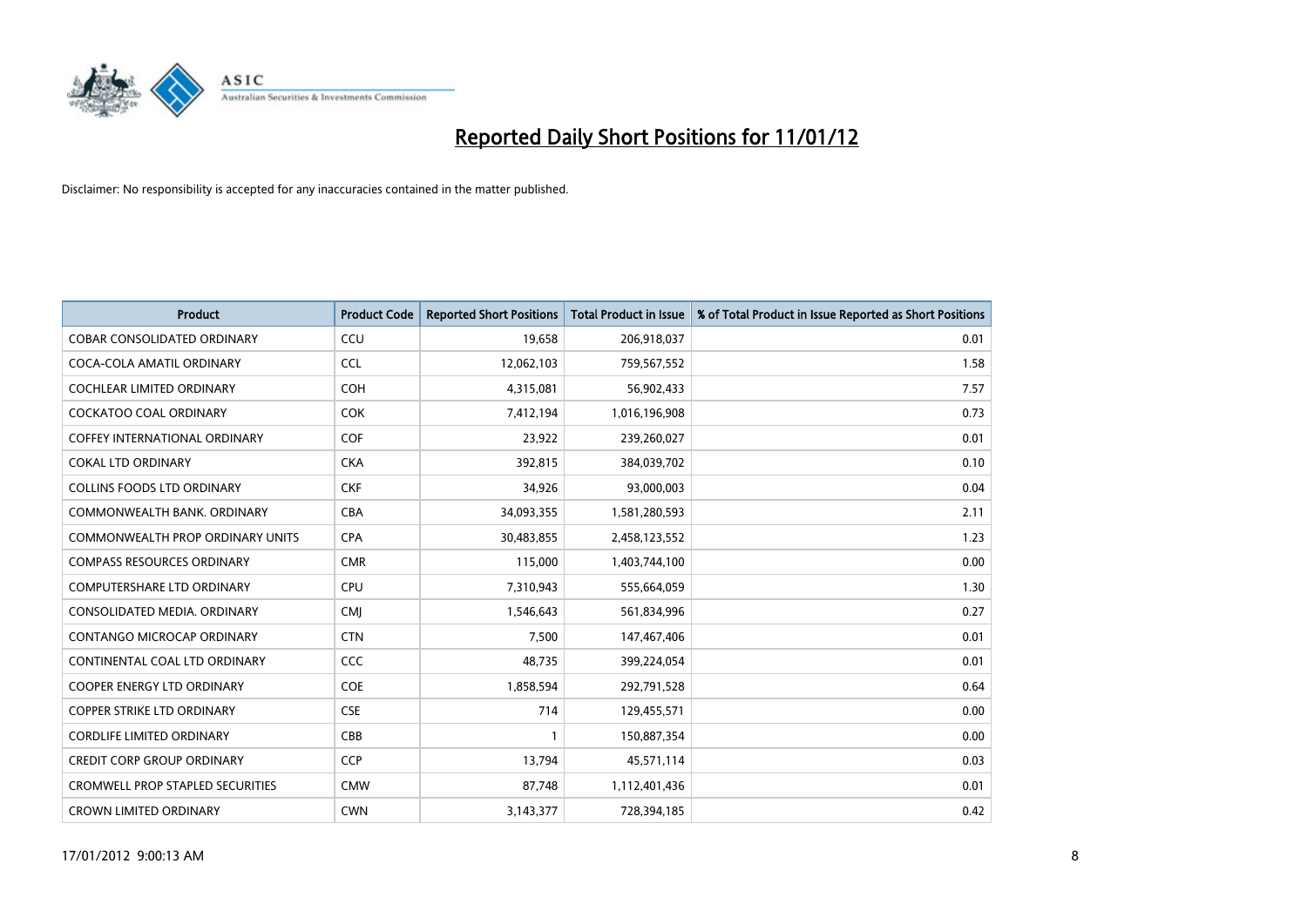

| <b>Product</b>                     | <b>Product Code</b> | <b>Reported Short Positions</b> | <b>Total Product in Issue</b> | % of Total Product in Issue Reported as Short Positions |
|------------------------------------|---------------------|---------------------------------|-------------------------------|---------------------------------------------------------|
| <b>CSG LIMITED ORDINARY</b>        | CSV                 | 550,338                         | 282,567,499                   | 0.19                                                    |
| <b>CSL LIMITED ORDINARY</b>        | <b>CSL</b>          | 6,089,500                       | 519,894,533                   | 1.18                                                    |
| <b>CSR LIMITED ORDINARY</b>        | <b>CSR</b>          | 19,396,080                      | 506,000,315                   | 3.84                                                    |
| <b>CUDECO LIMITED ORDINARY</b>     | CDU                 | 2,590,957                       | 160,237,636                   | 1.60                                                    |
| <b>CUSTOMERS LIMITED ORDINARY</b>  | <b>CUS</b>          | 23,186                          | 134,869,357                   | 0.02                                                    |
| DART ENERGY LTD ORDINARY           | <b>DTE</b>          | 6,951,626                       | 734,931,470                   | 0.97                                                    |
| DAVID JONES LIMITED ORDINARY       | <b>DIS</b>          | 55,217,862                      | 524,940,325                   | 10.51                                                   |
| DECMIL GROUP LIMITED ORDINARY      | <b>DCG</b>          | 175,265                         | 165,692,757                   | 0.09                                                    |
| DEEP YELLOW LIMITED ORDINARY       | <b>DYL</b>          | 15,876                          | 1,128,736,403                 | 0.00                                                    |
| DEVINE LIMITED ORDINARY            | <b>DVN</b>          | 1,011                           | 158,730,556                   | 0.00                                                    |
| DEXUS PROPERTY GROUP STAPLED UNITS | <b>DXS</b>          | 27,648,171                      | 4,839,024,176                 | 0.56                                                    |
| DISCOVERY METALS LTD ORDINARY      | <b>DML</b>          | 7,375,642                       | 442,128,231                   | 1.66                                                    |
| DOMINO PIZZA ENTERPR ORDINARY      | <b>DMP</b>          | 41,395                          | 69,174,674                    | 0.06                                                    |
| DOWNER EDI LIMITED ORDINARY        | <b>DOW</b>          | 6,127,350                       | 429,100,296                   | 1.43                                                    |
| DUET GROUP STAPLED US PROHIBIT.    | <b>DUE</b>          | 11,413,980                      | 1,091,628,341                 | 1.05                                                    |
| DULUXGROUP LIMITED ORDINARY        | <b>DLX</b>          | 11,316,544                      | 367,456,259                   | 3.07                                                    |
| <b>DWS LTD ORDINARY</b>            | <b>DWS</b>          | 1,241                           | 132,362,763                   | 0.00                                                    |
| ECHO ENTERTAINMENT ORDINARY        | <b>EGP</b>          | 4,479,501                       | 688,019,737                   | 0.63                                                    |
| <b>ELDERS LIMITED ORDINARY</b>     | <b>ELD</b>          | 15,641,558                      | 448,598,480                   | 3.48                                                    |
| ELDORADO GOLD CORP CDI 1:1         | EAU                 | 37,067                          | 9,175,768                     | 0.39                                                    |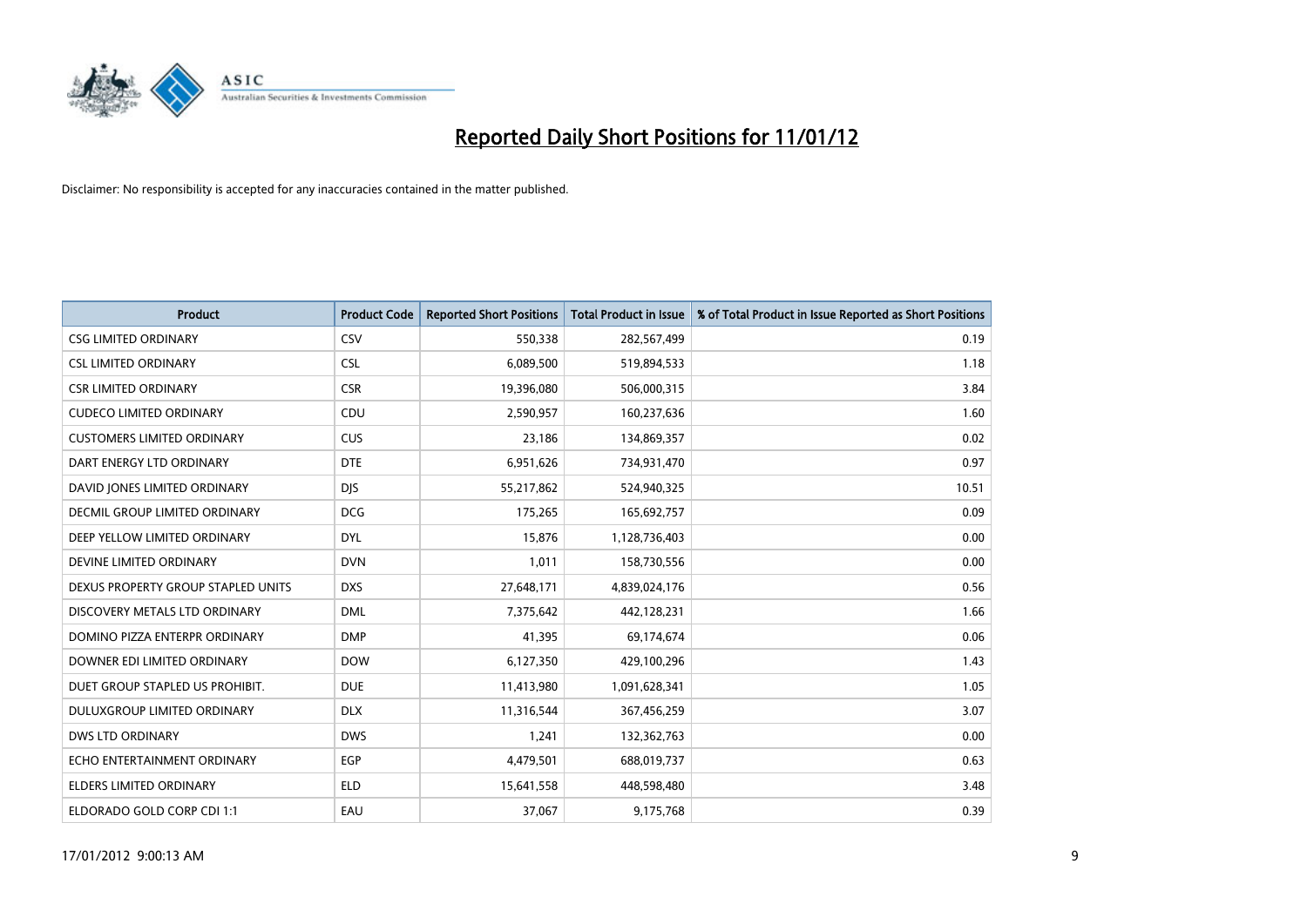

| <b>Product</b>                        | <b>Product Code</b> | <b>Reported Short Positions</b> | <b>Total Product in Issue</b> | % of Total Product in Issue Reported as Short Positions |
|---------------------------------------|---------------------|---------------------------------|-------------------------------|---------------------------------------------------------|
| ELEMENTAL MINERALS ORDINARY           | <b>ELM</b>          | 517,313                         | 229,037,236                   | 0.22                                                    |
| ELEMENTOS LIMITED ORDINARY            | <b>ELT</b>          | 16                              | 82,383,526                    | 0.00                                                    |
| ELIXIR PETROLEUM LTD ORDINARY         | <b>EXR</b>          | 324,400                         | 217,288,472                   | 0.15                                                    |
| <b>EMECO HOLDINGS ORDINARY</b>        | <b>EHL</b>          | 1,149,556                       | 631,237,586                   | 0.18                                                    |
| <b>ENDEAVOUR MIN CORP CDI 1:1</b>     | <b>EVR</b>          | 22,933                          | 129,197,662                   | 0.01                                                    |
| <b>ENERGY RESOURCES ORDINARY 'A'</b>  | <b>ERA</b>          | 3,371,749                       | 517,725,062                   | 0.65                                                    |
| ENERGY WORLD CORPOR, ORDINARY         | <b>EWC</b>          | 21,122,301                      | 1,734,166,672                 | 1.22                                                    |
| ENTEK ENERGY LTD ORDINARY             | <b>ETE</b>          | 489,903                         | 510,657,387                   | 0.10                                                    |
| <b>ENTELLECT LIMITED ORDINARY</b>     | <b>ESN</b>          | 464,050                         | 985,337,932                   | 0.05                                                    |
| <b>ENVESTRA LIMITED ORDINARY</b>      | <b>ENV</b>          | 2,195,978                       | 1,547,890,032                 | 0.14                                                    |
| EVOLUTION MINING LTD ORDINARY         | <b>EVN</b>          | 1,402,247                       | 700,995,107                   | 0.19                                                    |
| EXOMA ENERGY LIMITED ORDINARY         | <b>EXE</b>          | 281,678                         | 417,357,759                   | 0.07                                                    |
| EXTRACT RESOURCES ORDINARY            | <b>EXT</b>          | 905,019                         | 251,159,163                   | 0.35                                                    |
| FAIRFAX MEDIA LTD ORDINARY            | <b>FXI</b>          | 273,923,517                     | 2,351,955,725                 | 11.68                                                   |
| <b>FANTASTIC HOLDINGS ORDINARY</b>    | <b>FAN</b>          | 1,220                           | 102,739,538                   | 0.00                                                    |
| FAR LTD ORDINARY                      | <b>FAR</b>          | 21,000,000                      | 2,150,080,157                 | 0.98                                                    |
| FISHER & PAYKEL APP. ORDINARY         | <b>FPA</b>          | 18,298                          | 724,235,162                   | 0.00                                                    |
| FKP PROPERTY GROUP STAPLED SECURITIES | <b>FKP</b>          | 22,333,924                      | 1,197,968,723                 | 1.85                                                    |
| FLEETWOOD CORP ORDINARY               | <b>FWD</b>          | 259,534                         | 58,850,214                    | 0.44                                                    |
| FLETCHER BUILDING ORDINARY            | <b>FBU</b>          | 10,552,224                      | 680,739,504                   | 1.56                                                    |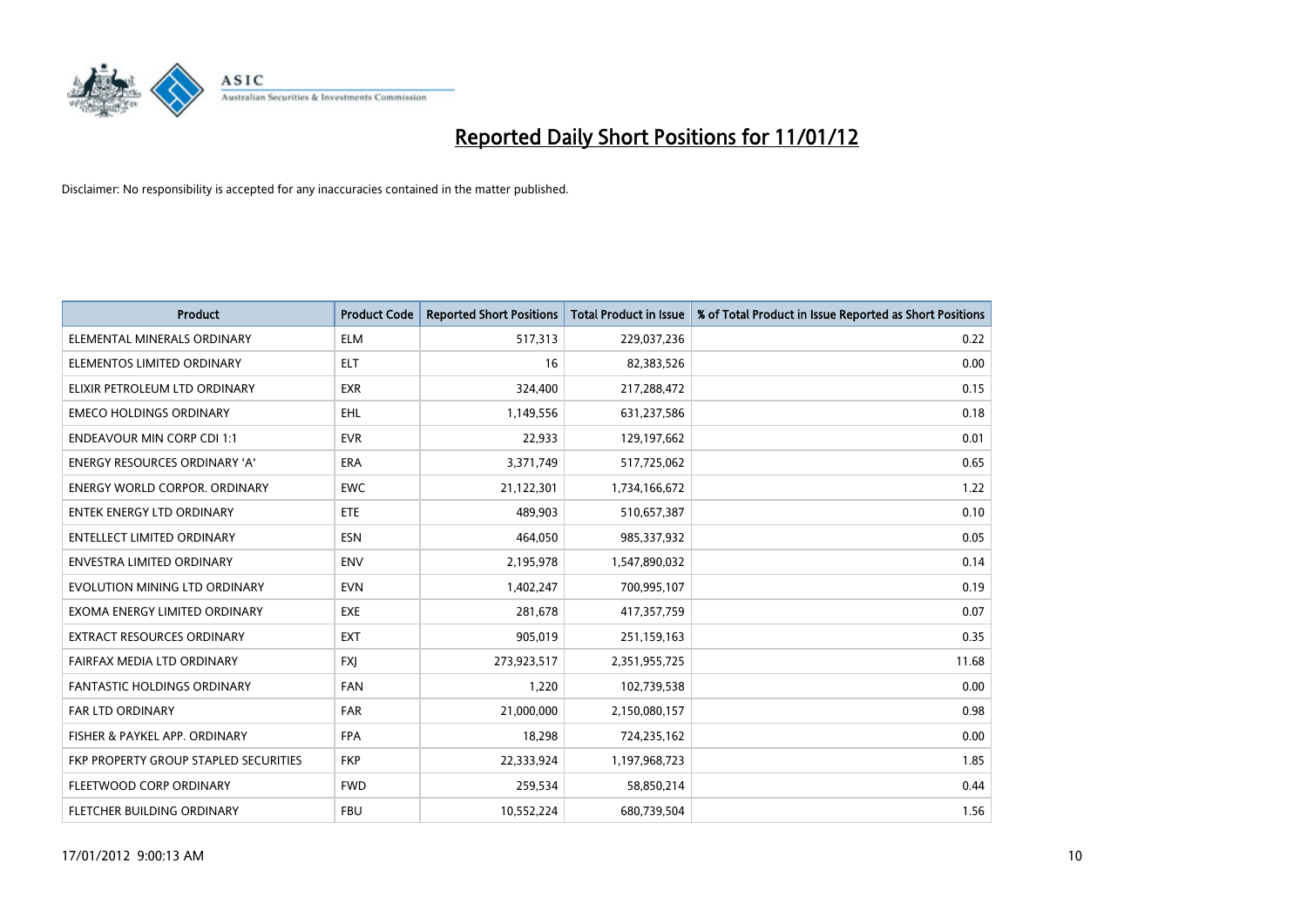

| <b>Product</b>                            | <b>Product Code</b> | <b>Reported Short Positions</b> | <b>Total Product in Issue</b> | % of Total Product in Issue Reported as Short Positions |
|-------------------------------------------|---------------------|---------------------------------|-------------------------------|---------------------------------------------------------|
| <b>FLEXIGROUP LIMITED ORDINARY</b>        | <b>FXL</b>          | 59,896                          | 279,268,329                   | 0.02                                                    |
| FLIGHT CENTRE ORDINARY                    | <b>FLT</b>          | 9,715,139                       | 100,005,264                   | 9.71                                                    |
| FLINDERS MINES LTD ORDINARY               | <b>FMS</b>          | 26,041,207                      | 1,821,300,404                 | 1.43                                                    |
| FOCUS MINERALS LTD ORDINARY               | <b>FML</b>          | 659,480                         | 4,320,773,701                 | 0.01                                                    |
| <b>FORGE GROUP LIMITED ORDINARY</b>       | FGE                 | 111,281                         | 83,469,014                    | 0.13                                                    |
| <b>FORTE ENERGY NL ORDINARY</b>           | <b>FTE</b>          | 2,667,039                       | 695,589,311                   | 0.38                                                    |
| <b>FORTESCUE METALS GRP ORDINARY</b>      | <b>FMG</b>          | 58,154,398                      | 3,113,798,659                 | 1.82                                                    |
| FTD CORPORATION ORDINARY                  | <b>FTD</b>          | 8,088                           | 1,824,664                     | 0.44                                                    |
| FUNTASTIC LIMITED ORDINARY                | <b>FUN</b>          | 322,528                         | 340,997,682                   | 0.09                                                    |
| <b>G.U.D. HOLDINGS ORDINARY</b>           | <b>GUD</b>          | 555,809                         | 70,107,387                    | 0.76                                                    |
| <b>GALAXY RESOURCES ORDINARY</b>          | GXY                 | 2,670,284                       | 323,327,000                   | 0.81                                                    |
| <b>GEODYNAMICS LIMITED ORDINARY</b>       | GDY                 | 34,326                          | 363,690,627                   | 0.01                                                    |
| <b>GINDALBIE METALS LTD ORDINARY</b>      | <b>GBG</b>          | 27,785,583                      | 1,247,487,454                 | 2.22                                                    |
| <b>GLOBAL MINING ORDINARY</b>             | GMI                 | 8,951                           | 182,363,570                   | 0.00                                                    |
| <b>GLOUCESTER COAL ORDINARY</b>           | GCL                 | 1,238,294                       | 202,905,967                   | 0.62                                                    |
| <b>GME RESOURCES LTD ORDINARY</b>         | <b>GME</b>          | 800                             | 322,635,902                   | 0.00                                                    |
| <b>GOLD ROAD RES LTD ORDINARY</b>         | GOR                 | 75,523                          | 389,950,665                   | 0.02                                                    |
| <b>GOLDEN WEST RESOURCE ORDINARY</b>      | <b>GWR</b>          | 1,617                           | 192,082,567                   | 0.00                                                    |
| <b>GOODMAN FIELDER, ORDINARY</b>          | <b>GFF</b>          | 82,410,097                      | 1,955,559,207                 | 4.22                                                    |
| <b>GOODMAN GROUP STAPLED US PROHIBIT.</b> | <b>GMG</b>          | 32.342.440                      | 7,699,816,741                 | 0.40                                                    |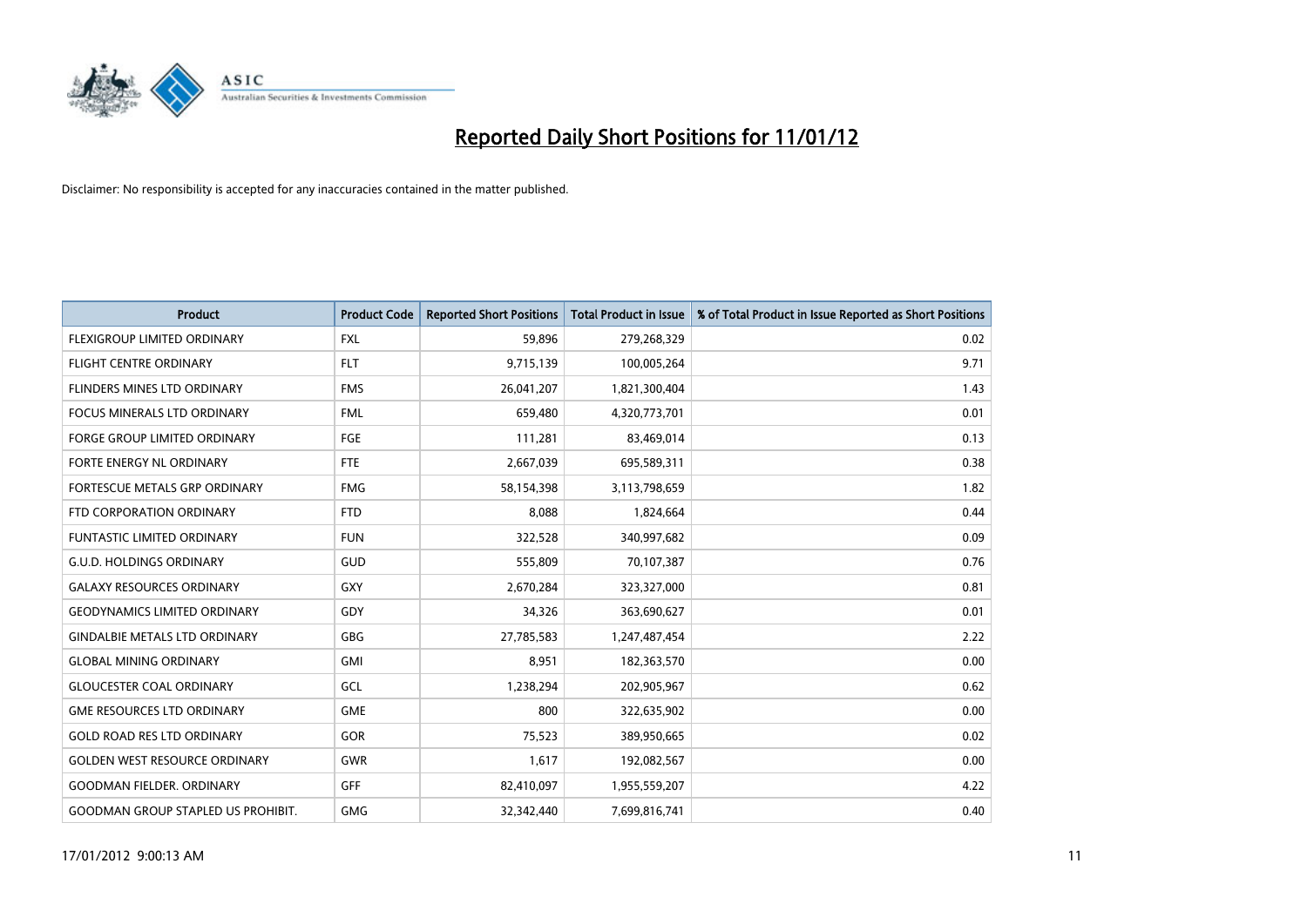

| <b>Product</b>                            | <b>Product Code</b> | <b>Reported Short Positions</b> | <b>Total Product in Issue</b> | % of Total Product in Issue Reported as Short Positions |
|-------------------------------------------|---------------------|---------------------------------|-------------------------------|---------------------------------------------------------|
| <b>GPT GROUP STAPLED SEC.</b>             | <b>GPT</b>          | 23,307,533                      | 1,817,396,432                 | 1.28                                                    |
| <b>GRAINCORP LIMITED A CLASS ORDINARY</b> | <b>GNC</b>          | 806.870                         | 198,318,900                   | 0.40                                                    |
| <b>GRANGE RESOURCES, ORDINARY</b>         | <b>GRR</b>          | 287,563                         | 1,154,359,727                 | 0.01                                                    |
| <b>GREENCAP LIMITED ORDINARY</b>          | GCG                 |                                 | 262,515,385                   | 0.00                                                    |
| <b>GREENLAND MIN EN LTD ORDINARY</b>      | GGG                 | 3,279,747                       | 416,390,488                   | 0.77                                                    |
| <b>GRYPHON MINERALS LTD ORDINARY</b>      | GRY                 | 1,683,412                       | 348,164,983                   | 0.48                                                    |
| <b>GUILDFORD COAL LTD ORDINARY</b>        | <b>GUF</b>          | 1,435,278                       | 230,523,734                   | 0.63                                                    |
| <b>GUINNESS PEAT GROUP. CDI 1:1</b>       | GPG                 | 54                              | 282,039,580                   | 0.00                                                    |
| <b>GUNNS LIMITED ORDINARY</b>             | <b>GNS</b>          | 42,026,823                      | 848,401,559                   | 4.94                                                    |
| <b>GWA GROUP LTD ORDINARY</b>             | <b>GWA</b>          | 11,894,157                      | 301,525,014                   | 3.94                                                    |
| HARVEY NORMAN ORDINARY                    | <b>HVN</b>          | 61,642,967                      | 1,062,316,784                 | 5.82                                                    |
| HASTIE GROUP LIMITED ORDINARY             | <b>HST</b>          | 232,275                         | 137,353,504                   | 0.16                                                    |
| HASTINGS DIVERSIFIED STAPLED SECURITY     | <b>HDF</b>          | 2.390.820                       | 530,001,072                   | 0.45                                                    |
| <b>HAVILAH RESOURCES NL ORDINARY</b>      | <b>HAV</b>          | 58.403                          | 100,760,877                   | 0.06                                                    |
| <b>HEARTWARE INT INC CDI 35:1</b>         | <b>HIN</b>          | 272,008                         | 43,772,855                    | 0.62                                                    |
| <b>HENDERSON GROUP CDI 1:1</b>            | <b>HGG</b>          | 11,795,804                      | 666,703,844                   | 1.76                                                    |
| HFA HOLDINGS LIMITED ORDINARY             | <b>HFA</b>          | 16,273                          | 117,332,831                   | 0.01                                                    |
| HIGHLANDS PACIFIC ORDINARY                | <b>HIG</b>          | 2,415,464                       | 686,082,148                   | 0.35                                                    |
| HILLGROVE RES LTD ORDINARY                | <b>HGO</b>          | 9,168,535                       | 793,698,575                   | 1.14                                                    |
| HILLS HOLDINGS LTD ORDINARY               | <b>HIL</b>          | 3.991.894                       | 246,349,244                   | 1.61                                                    |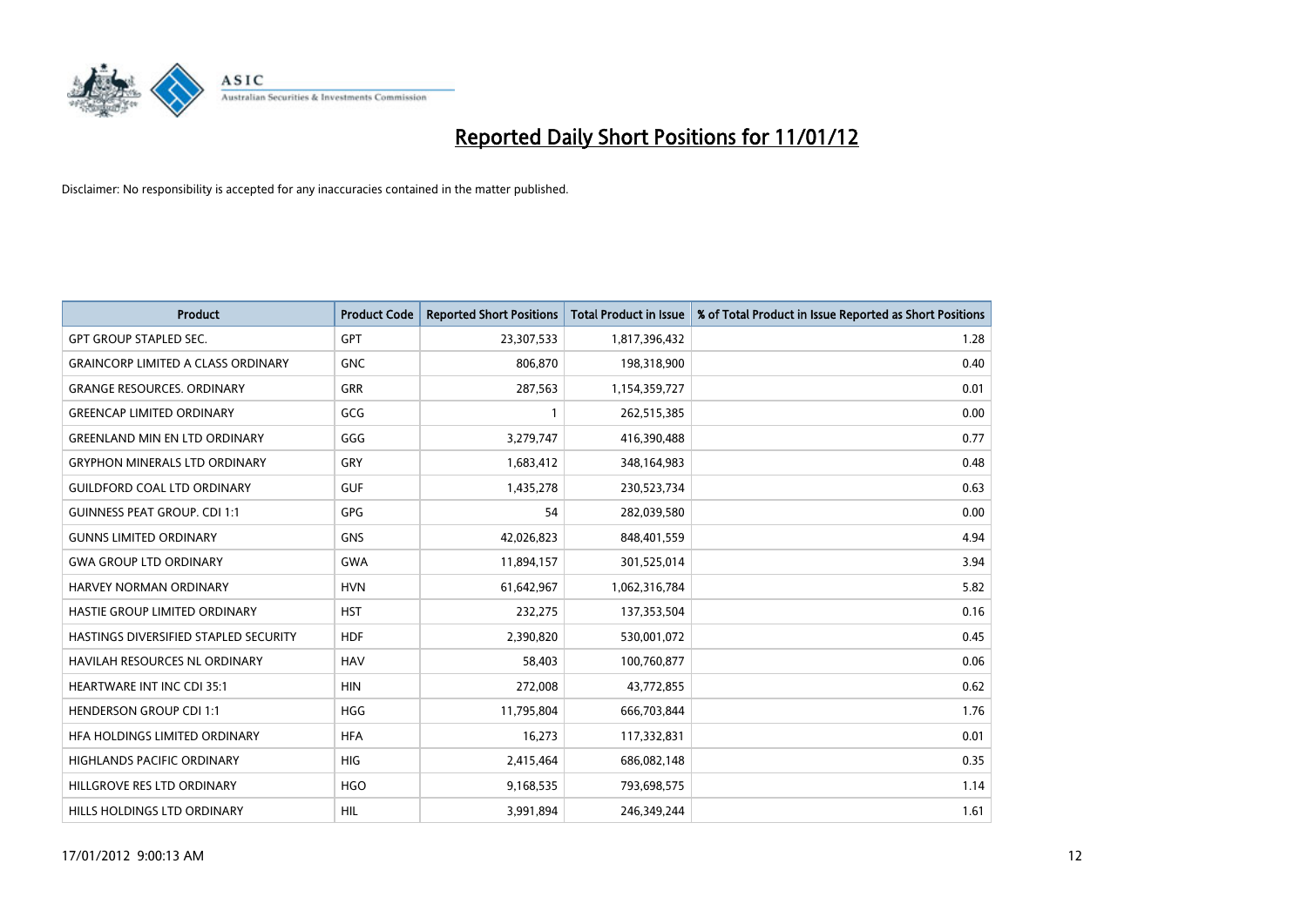

| <b>Product</b>                                | <b>Product Code</b> | <b>Reported Short Positions</b> | <b>Total Product in Issue</b> | % of Total Product in Issue Reported as Short Positions |
|-----------------------------------------------|---------------------|---------------------------------|-------------------------------|---------------------------------------------------------|
| HORIZON OIL LIMITED ORDINARY                  | <b>HZN</b>          | 20,336,633                      | 1,130,811,515                 | 1.79                                                    |
| HUNNU COAL LIMITED ORDINARY                   | <b>HUN</b>          | 14,613                          | 218,565,002                   | 0.00                                                    |
| ICON ENERGY LIMITED ORDINARY                  | <b>ICN</b>          | 2,730                           | 469,301,394                   | 0.00                                                    |
| <b>IINET LIMITED ORDINARY</b>                 | <b>IIN</b>          | 125,158                         | 148,896,183                   | 0.09                                                    |
| <b>ILUKA RESOURCES ORDINARY</b>               | ILU                 | 15,878,646                      | 418,700,517                   | 3.77                                                    |
| <b>IMDEX LIMITED ORDINARY</b>                 | <b>IMD</b>          | 1,380,457                       | 204,447,435                   | 0.69                                                    |
| IMF (AUSTRALIA) LTD ORDINARY                  | <b>IMF</b>          | 329,821                         | 123,828,193                   | 0.26                                                    |
| IMX RESOURCES LTD ORDINARY                    | <b>IXR</b>          | 20,000                          | 262,612,803                   | 0.01                                                    |
| <b>INCITEC PIVOT ORDINARY</b>                 | IPL                 | 3,356,235                       | 1,628,730,107                 | 0.20                                                    |
| <b>INDEPENDENCE GROUP ORDINARY</b>            | <b>IGO</b>          | 6,157,810                       | 232,525,035                   | 2.66                                                    |
| INDOPHIL RESOURCES ORDINARY                   | <b>IRN</b>          | 1,293,874                       | 1,062,104,527                 | 0.10                                                    |
| <b>INDUSTREA LIMITED ORDINARY</b>             | IDL                 | 1,130,639                       | 368,992,435                   | 0.31                                                    |
| <b>INFIGEN ENERGY STAPLED SECURITIES</b>      | <b>IFN</b>          | 5,666,716                       | 762,265,972                   | 0.76                                                    |
| ING RE COM GROUP STAPLED SECURITIES           | ILF.                | 3,583                           | 441,029,194                   | 0.00                                                    |
| <b>INSURANCE AUSTRALIA ORDINARY</b>           | IAG                 | 5,333,442                       | 2,079,034,021                 | 0.23                                                    |
| <b>INTEGRA MINING LTD, ORDINARY</b>           | <b>IGR</b>          | 5,757,451                       | 846,293,881                   | 0.69                                                    |
| <b>INTREPID MINES ORDINARY</b>                | <b>IAU</b>          | 3,515,941                       | 523,813,947                   | 0.68                                                    |
| <b>INVESTA OFFICE FUND STAPLED SECURITIES</b> | <b>IOF</b>          | 5,538,861                       | 2,657,463,999                 | 0.19                                                    |
| <b>INVOCARE LIMITED ORDINARY</b>              | <b>IVC</b>          | 1,980,225                       | 110,030,298                   | 1.79                                                    |
| <b>ION LIMITED ORDINARY</b>                   | <b>ION</b>          | 164,453                         | 256,365,105                   | 0.06                                                    |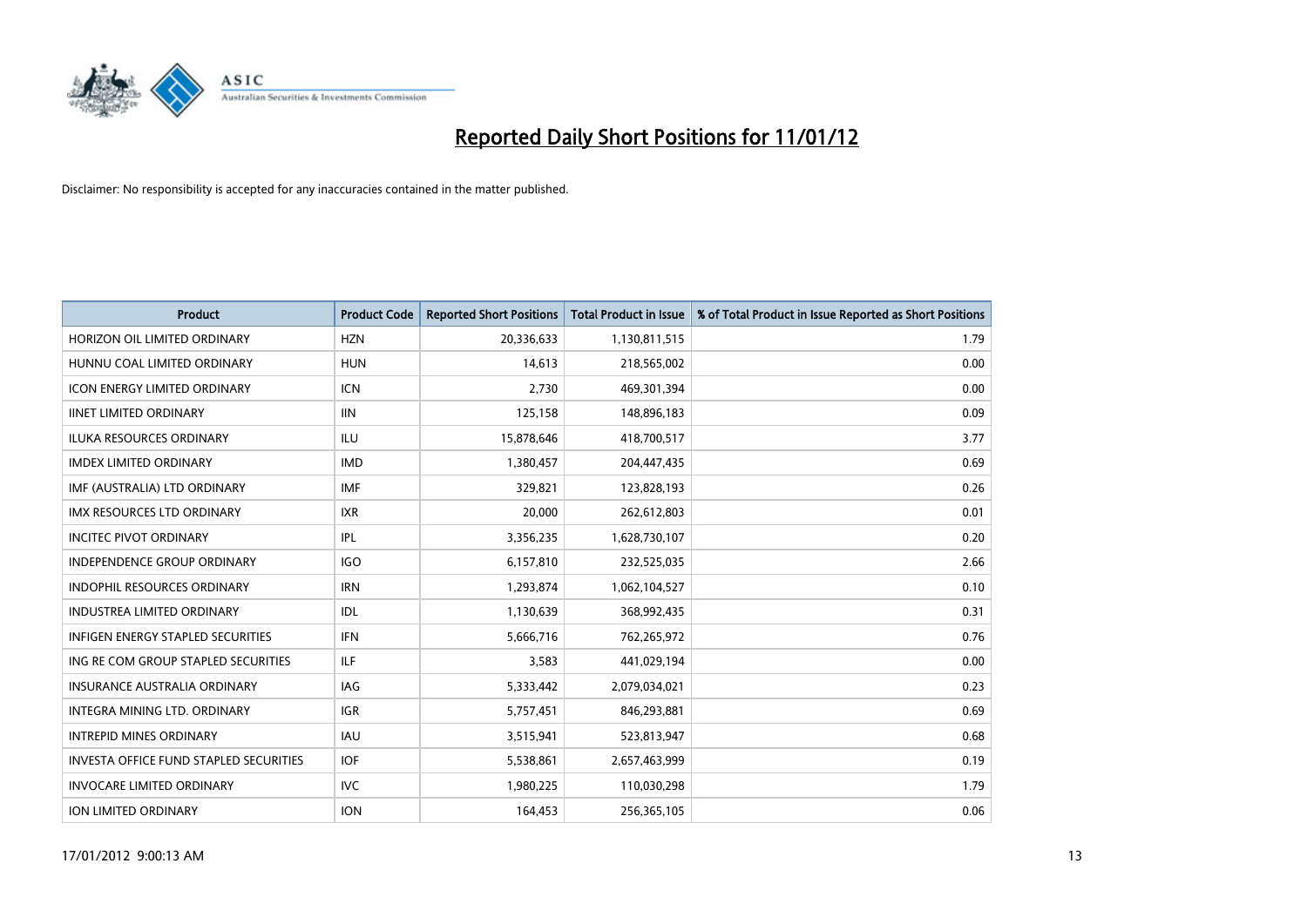

| <b>Product</b>                                  | <b>Product Code</b> | <b>Reported Short Positions</b> | <b>Total Product in Issue</b> | % of Total Product in Issue Reported as Short Positions |
|-------------------------------------------------|---------------------|---------------------------------|-------------------------------|---------------------------------------------------------|
| <b>IOOF HOLDINGS LTD ORDINARY</b>               | IFL                 | 929,309                         | 229,794,395                   | 0.42                                                    |
| <b>IRESS MARKET TECH. ORDINARY</b>              | <b>IRE</b>          | 1,396,536                       | 127,036,010                   | 1.09                                                    |
| <b>IRON ORE HOLDINGS ORDINARY</b>               | <b>IOH</b>          | 18,761                          | 166,087,005                   | 0.01                                                    |
| ISHARES MSCI AUS 200 ISHARES MSCI AUS 200       | <b>IOZ</b>          | 74,090                          | 2,927,373                     | 2.53                                                    |
| ISHARES MSCI EM MKTS CDI 1:1                    | <b>IEM</b>          | 22,213                          | 425,700,000                   | 0.01                                                    |
| ISHARES S&P HIGH DIV ISHARES S&P HIGH DIV       | <b>IHD</b>          | 99,554                          | 2,503,027                     | 3.98                                                    |
| ISHARES SMALL ORDS ISHARES SMALL ORDS           | <b>ISO</b>          | 939,700                         | 5,403,165                     | 17.39                                                   |
| <b>IVANHOE AUSTRALIA ORDINARY</b>               | <b>IVA</b>          | 1,688,878                       | 552,385,295                   | 0.30                                                    |
| <b>JAMES HARDIE INDUST CHESS DEPOSITARY INT</b> | <b>IHX</b>          | 17,940,523                      | 435,721,099                   | 4.10                                                    |
| <b>JAMESON RESOURCES ORDINARY</b>               | <b>JAL</b>          | 1,600,000                       | 142,001,227                   | 1.13                                                    |
| <b>JB HI-FI LIMITED ORDINARY</b>                | <b>IBH</b>          | 21,730,610                      | 98,833,643                    | 22.00                                                   |
| <b>KAGARA LTD ORDINARY</b>                      | <b>KZL</b>          | 13,459,241                      | 798,953,117                   | 1.68                                                    |
| KAROON GAS AUSTRALIA ORDINARY                   | <b>KAR</b>          | 2,885,625                       | 221,420,769                   | 1.30                                                    |
| KATHMANDU HOLD LTD ORDINARY                     | <b>KMD</b>          | 1,969,615                       | 200,000,000                   | 0.98                                                    |
| <b>KBL MINING LIMITED ORDINARY</b>              | <b>KBL</b>          | 1,820                           | 168,032,869                   | 0.00                                                    |
| <b>KEYBRIDGE CAPITAL ORDINARY</b>               | <b>KBC</b>          | 6,000                           | 172,070,564                   | 0.00                                                    |
| KINGSGATE CONSOLID. ORDINARY                    | <b>KCN</b>          | 3,537,147                       | 140,872,908                   | 2.52                                                    |
| KINGSROSE MINING LTD ORDINARY                   | <b>KRM</b>          | 771,738                         | 271,985,968                   | 0.28                                                    |
| LEIGHTON HOLDINGS ORDINARY                      | LEI                 | 6,342,624                       | 337,087,596                   | 1.86                                                    |
| LEND LEASE GROUP UNIT/ORD STAPLED               | LLC                 | 1,698,825                       | 571,804,090                   | 0.27                                                    |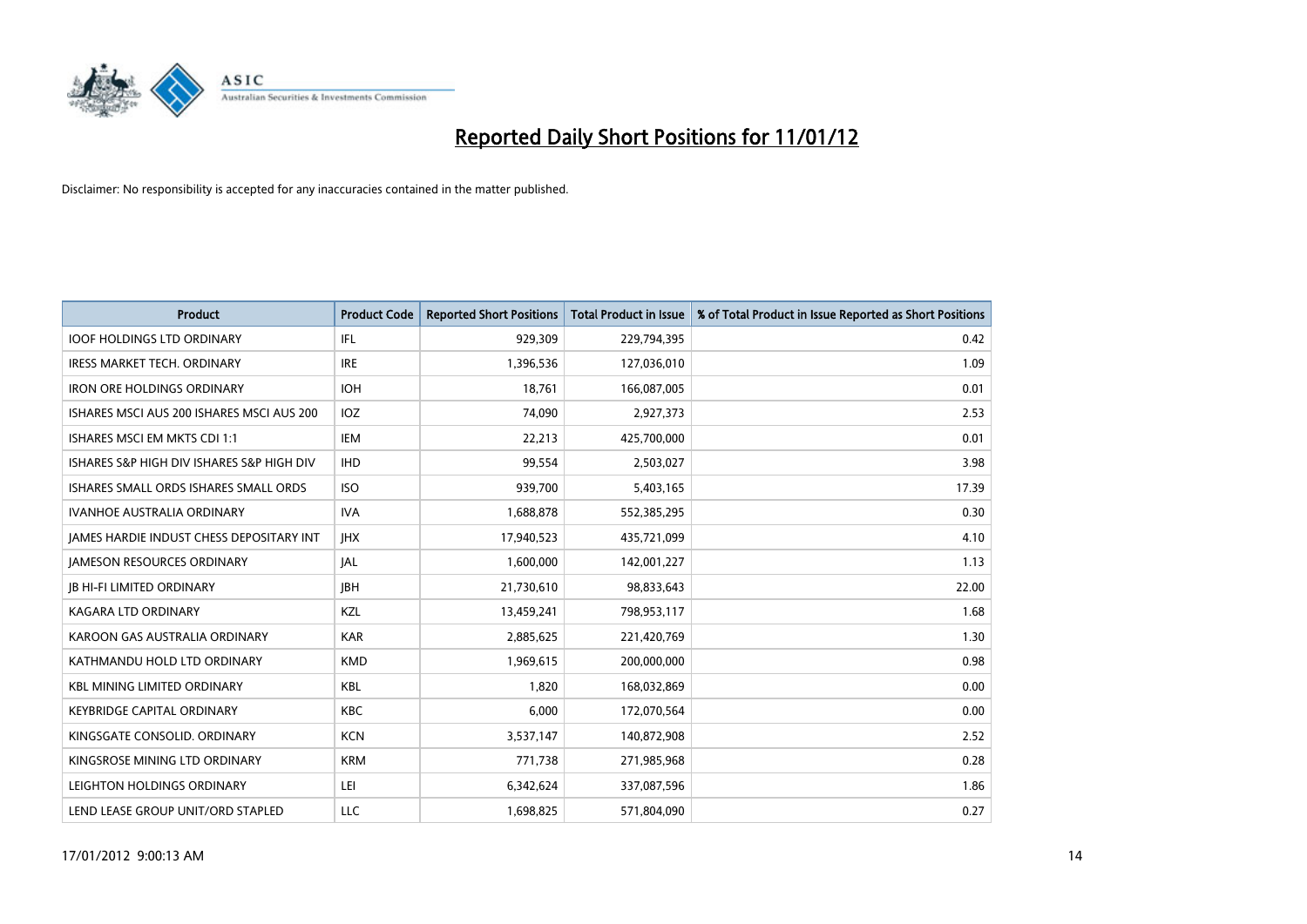

| <b>Product</b>                        | <b>Product Code</b> | <b>Reported Short Positions</b> | <b>Total Product in Issue</b> | % of Total Product in Issue Reported as Short Positions |
|---------------------------------------|---------------------|---------------------------------|-------------------------------|---------------------------------------------------------|
| LINC ENERGY LTD ORDINARY              | <b>LNC</b>          | 7,860,590                       | 504,487,631                   | 1.55                                                    |
| LIQUEFIED NATURAL ORDINARY            | <b>LNG</b>          | 272,800                         | 267,699,015                   | 0.10                                                    |
| LYNAS CORPORATION ORDINARY            | <b>LYC</b>          | 119,629,784                     | 1,713,846,913                 | 6.99                                                    |
| M2 TELECOMMUNICATION ORDINARY         | <b>MTU</b>          | 293,891                         | 124,493,385                   | 0.23                                                    |
| <b>MACMAHON HOLDINGS ORDINARY</b>     | <b>MAH</b>          | 2,506,803                       | 738,631,705                   | 0.34                                                    |
| MACQ ATLAS ROADS GRP ORDINARY STAPLED | <b>MOA</b>          | 12,909,354                      | 464,279,594                   | 2.78                                                    |
| MACQUARIE GROUP LTD ORDINARY          | <b>MOG</b>          | 7,409,051                       | 348,580,949                   | 2.10                                                    |
| MAGELLAN FIN GRP LTD ORDINARY         | <b>MFG</b>          | 25.000                          | 152,558,341                   | 0.02                                                    |
| <b>MARENGO MINING ORDINARY</b>        | <b>MGO</b>          | 42,055                          | 1,002,399,863                 | 0.00                                                    |
| <b>MATRIX C &amp; E LTD ORDINARY</b>  | <b>MCE</b>          | 537,875                         | 77,081,507                    | 0.69                                                    |
| MCMILLAN SHAKESPEARE ORDINARY         | <b>MMS</b>          | 98,332                          | 70,639,319                    | 0.13                                                    |
| MCPHERSON'S LTD ORDINARY              | <b>MCP</b>          | 15,360                          | 72,401,758                    | 0.02                                                    |
| MEDUSA MINING LTD ORDINARY            | <b>MML</b>          | 1,596,681                       | 188,903,911                   | 0.86                                                    |
| MELBOURNE IT LIMITED ORDINARY         | <b>MLB</b>          | 136,142                         | 81,352,178                    | 0.17                                                    |
| MEO AUSTRALIA LTD ORDINARY            | <b>MEO</b>          | 11,406,326                      | 539,913,260                   | 2.11                                                    |
| <b>MERMAID MARINE ORDINARY</b>        | <b>MRM</b>          | 312,764                         | 217,833,136                   | 0.14                                                    |
| MESOBLAST LIMITED ORDINARY            | <b>MSB</b>          | 7,083,978                       | 280,425,258                   | 2.55                                                    |
| METALS X LIMITED ORDINARY             | <b>MLX</b>          | 665,340                         | 1,325,670,714                 | 0.06                                                    |
| METCASH LIMITED ORDINARY              | <b>MTS</b>          | 29,875,936                      | 771,343,404                   | 3.84                                                    |
| METGASCO LIMITED ORDINARY             | <b>MEL</b>          | 329,455                         | 338,592,672                   | 0.10                                                    |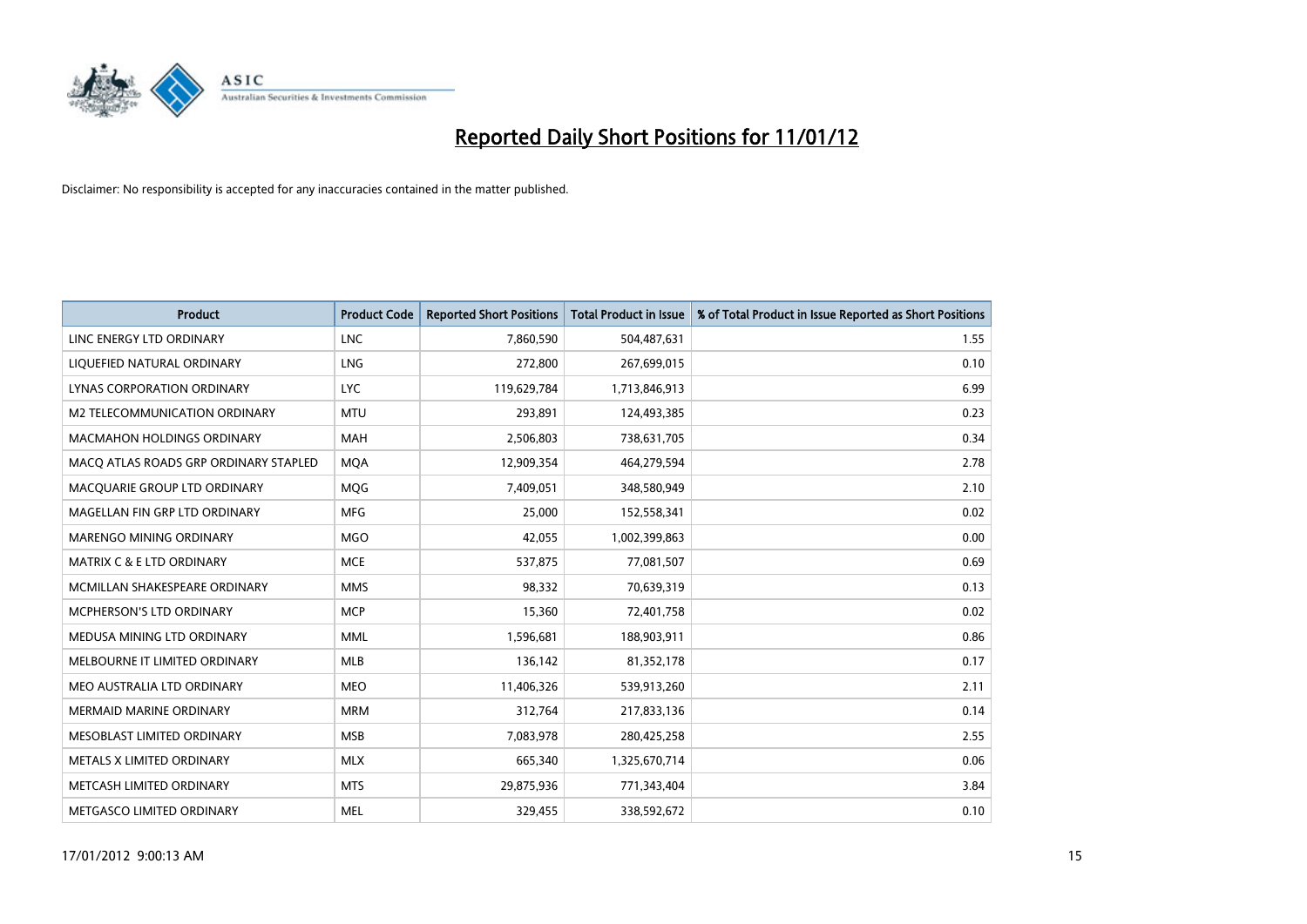

| <b>Product</b>                       | <b>Product Code</b> | <b>Reported Short Positions</b> | <b>Total Product in Issue</b> | % of Total Product in Issue Reported as Short Positions |
|--------------------------------------|---------------------|---------------------------------|-------------------------------|---------------------------------------------------------|
| METMINCO LIMITED ORDINARY            | <b>MNC</b>          | 967,953                         | 1,748,330,432                 | 0.05                                                    |
| MHM METALS LIMITED ORDINARY          | <b>MHM</b>          | 14,814                          | 103,538,311                   | 0.01                                                    |
| MICLYN EXP OFFSHR ORDINARY           | <b>MIO</b>          | 19,297                          | 278,515,705                   | 0.01                                                    |
| MINCOR RESOURCES NL ORDINARY         | <b>MCR</b>          | 1,033,010                       | 196,060,804                   | 0.52                                                    |
| MINEMAKERS LIMITED ORDINARY          | <b>MAK</b>          | 39,488                          | 228,236,727                   | 0.02                                                    |
| MINERAL DEPOSITS ORDINARY            | <b>MDL</b>          | 165,158                         | 83,538,786                    | 0.21                                                    |
| MINERAL RESOURCES, ORDINARY          | <b>MIN</b>          | 831,209                         | 184,691,989                   | 0.44                                                    |
| MIRABELA NICKEL LTD ORDINARY         | <b>MBN</b>          | 12,250,428                      | 491,781,237                   | 2.48                                                    |
| MIRVAC GROUP STAPLED SECURITIES      | <b>MGR</b>          | 21,986,206                      | 3,416,996,915                 | 0.61                                                    |
| <b>MOLOPO ENERGY LTD ORDINARY</b>    | <b>MPO</b>          | 1,428,687                       | 245,579,810                   | 0.57                                                    |
| MOLY MINES LIMITED ORDINARY          | <b>MOL</b>          | 74,600                          | 384,893,989                   | 0.02                                                    |
| <b>MONADELPHOUS GROUP ORDINARY</b>   | <b>MND</b>          | 1,543,753                       | 88,674,327                    | 1.72                                                    |
| MORTGAGE CHOICE LTD ORDINARY         | <b>MOC</b>          | 1,842,431                       | 119,948,255                   | 1.53                                                    |
| <b>MOUNT GIBSON IRON ORDINARY</b>    | MGX                 | 4,303,549                       | 1,082,570,693                 | 0.39                                                    |
| MSF SUGAR LIMITED ORDINARY           | <b>MSF</b>          | 15,409                          | 69,248,422                    | 0.02                                                    |
| MULTIPLEX SITES SITES                | <b>MXUPA</b>        | 22                              | 4,500,000                     | 0.00                                                    |
| <b>MURCHISON METALS LTD ORDINARY</b> | <b>MMX</b>          | 6,255,759                       | 442,437,524                   | 1.41                                                    |
| <b>MYER HOLDINGS LTD ORDINARY</b>    | <b>MYR</b>          | 75,160,159                      | 583,384,551                   | 12.87                                                   |
| <b>MYSTATE LIMITED ORDINARY</b>      | <b>MYS</b>          | 3,781                           | 86,963,862                    | 0.00                                                    |
| NATIONAL AUST. BANK ORDINARY         | <b>NAB</b>          | 12,978,386                      | 2,238,481,005                 | 0.56                                                    |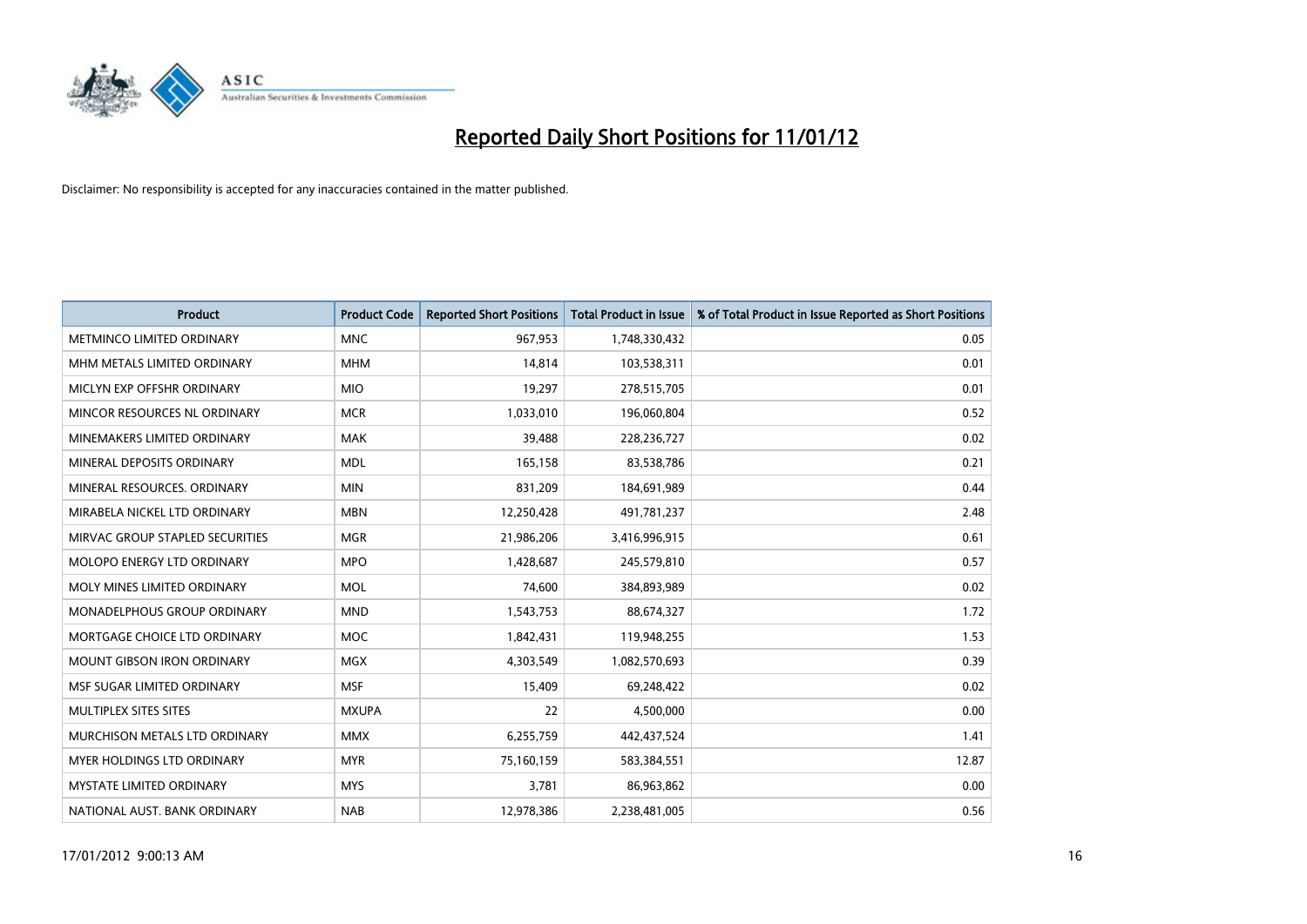

| <b>Product</b>                        | <b>Product Code</b> | <b>Reported Short Positions</b> | <b>Total Product in Issue</b> | % of Total Product in Issue Reported as Short Positions |
|---------------------------------------|---------------------|---------------------------------|-------------------------------|---------------------------------------------------------|
| NATURAL FUEL LIMITED ORDINARY         | <b>NFL</b>          |                                 | 1,121,912                     | 0.00                                                    |
| NAVIGATOR RESOURCES ORDINARY          | <b>NAV</b>          | 500                             | 2,222,216,576                 | 0.00                                                    |
| NAVITAS LIMITED ORDINARY              | <b>NVT</b>          | 3,899,110                       | 375,318,628                   | 1.02                                                    |
| NEPTUNE MARINE ORDINARY               | <b>NMS</b>          | 182,253                         | 1,748,545,632                 | 0.01                                                    |
| NEW HOPE CORPORATION ORDINARY         | <b>NHC</b>          | 116,379                         | 830,230,549                   | 0.01                                                    |
| NEWCREST MINING ORDINARY              | <b>NCM</b>          | 1,784,569                       | 765,849,811                   | 0.21                                                    |
| NEWS CORP A NON-VOTING CDI            | <b>NWSLV</b>        | 2,985,145                       | 1,683,902,570                 | 0.18                                                    |
| NEWS CORP B VOTING CDI                | <b>NWS</b>          | 2,654,533                       | 798,520,953                   | 0.32                                                    |
| NEXBIS LIMITED ORDINARY               | <b>NBS</b>          | 63,733                          | 798,356,704                   | 0.01                                                    |
| NEXTDC LIMITED ORDINARY               | <b>NXT</b>          | 2,142                           | 123,533,558                   | 0.00                                                    |
| NEXUS ENERGY LIMITED ORDINARY         | <b>NXS</b>          | 3,643,019                       | 1,326,821,159                 | 0.28                                                    |
| NIB HOLDINGS LIMITED ORDINARY         | <b>NHF</b>          | 120,188                         | 466,733,110                   | 0.02                                                    |
| NIDO PETROLEUM ORDINARY               | <b>NDO</b>          | 117,303                         | 1,389,163,151                 | 0.01                                                    |
| NOBLE MINERAL RES ORDINARY            | <b>NMG</b>          | 1,197,408                       | 523,312,570                   | 0.22                                                    |
| NORTHERN IRON LTD ORDINARY            | <b>NFE</b>          | 768,801                         | 369,980,113                   | 0.20                                                    |
| NRW HOLDINGS LIMITED ORDINARY         | <b>NWH</b>          | 845,540                         | 278,888,011                   | 0.30                                                    |
| NUCOAL RESOURCES NL ORDINARY          | <b>NCR</b>          | 12,697                          | 441,150,707                   | 0.00                                                    |
| NUFARM LIMITED ORDINARY               | <b>NUF</b>          | 3,944,241                       | 262,018,057                   | 1.51                                                    |
| OAKTON LIMITED ORDINARY               | <b>OKN</b>          | 599,101                         | 93,800,235                    | 0.64                                                    |
| OCEANAGOLD CORP. CHESS DEPOSITARY INT | <b>OGC</b>          | 891,265                         | 262,642,606                   | 0.34                                                    |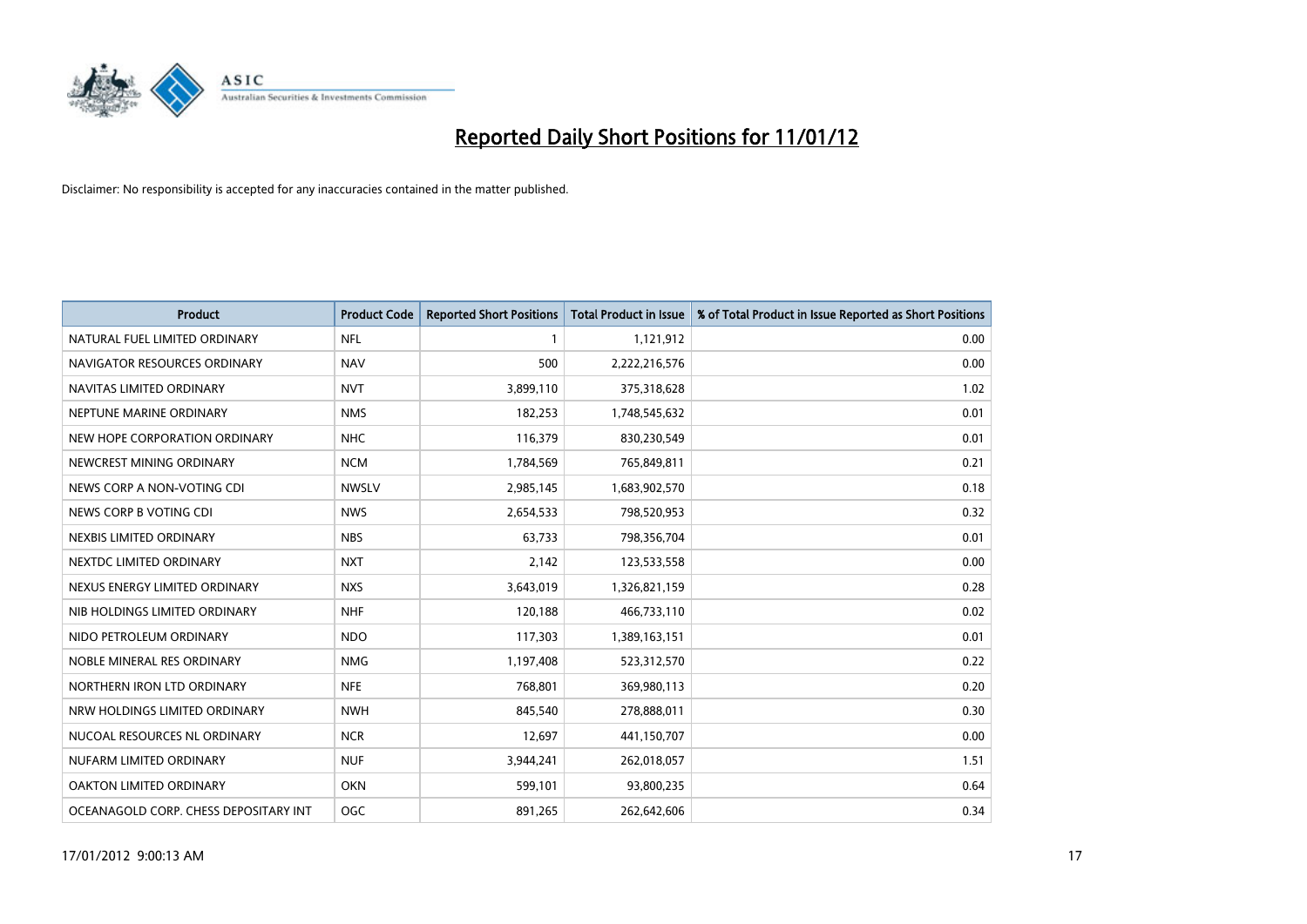

| <b>Product</b>                   | <b>Product Code</b> | <b>Reported Short Positions</b> | <b>Total Product in Issue</b> | % of Total Product in Issue Reported as Short Positions |
|----------------------------------|---------------------|---------------------------------|-------------------------------|---------------------------------------------------------|
| OCEANIA CAPITAL LTD ORDINARY     | <b>OCP</b>          | 2,500                           | 91,921,295                    | 0.00                                                    |
| OIL SEARCH LTD ORDINARY          | OSH                 | 10,453,264                      | 1,325,155,171                 | 0.80                                                    |
| OM HOLDINGS LIMITED ORDINARY     | OMH                 | 6,439,427                       | 504,105,150                   | 1.28                                                    |
| <b>ONESTEEL LIMITED ORDINARY</b> | OST                 | 46,664,690                      | 1,342,393,583                 | 3.50                                                    |
| ORICA LIMITED ORDINARY           | ORI                 | 2,879,073                       | 365,007,037                   | 0.79                                                    |
| ORICA LIMITED STEP UP PREFERENCE | <b>ORIPB</b>        | 293,860                         | 5,000,000                     | 5.88                                                    |
| ORIGIN ENERGY ORDINARY           | <b>ORG</b>          | 1,983,525                       | 1,086,164,479                 | 0.18                                                    |
| OROCOBRE LIMITED ORDINARY        | <b>ORE</b>          | 74,280                          | 103,195,029                   | 0.07                                                    |
| OROTONGROUP LIMITED ORDINARY     | ORL                 | 80,140                          | 40,880,902                    | 0.19                                                    |
| OTTO ENERGY LIMITED ORDINARY     | <b>OEL</b>          | 109,204                         | 1,138,290,071                 | 0.01                                                    |
| OZ MINERALS ORDINARY             | OZL                 | 9,133,074                       | 315,062,596                   | 2.89                                                    |
| PACIFIC BRANDS ORDINARY          | <b>PBG</b>          | 7,773,380                       | 912,915,695                   | 0.84                                                    |
| PALADIN ENERGY LTD ORDINARY      | <b>PDN</b>          | 19,780,709                      | 835,484,064                   | 2.37                                                    |
| PANAUST LIMITED ORDINARY         | <b>PNA</b>          | 12,999,836                      | 596,278,014                   | 2.19                                                    |
| PANORAMIC RESOURCES ORDINARY     | PAN                 | 972,992                         | 207,050,710                   | 0.48                                                    |
| PAPERLINX LIMITED ORDINARY       | <b>PPX</b>          | 1,504,266                       | 609,280,761                   | 0.25                                                    |
| PAPILLON RES LTD ORDINARY        | PIR                 | 747,675                         | 215,133,794                   | 0.35                                                    |
| PATTIES FOODS LTD ORDINARY       | PFL                 |                                 | 138,989,223                   | 0.00                                                    |
| PEET LIMITED ORDINARY            | <b>PPC</b>          | 86,092                          | 320,170,604                   | 0.03                                                    |
| PENINSULA ENERGY LTD ORDINARY    | <b>PEN</b>          | 1,118,495                       | 2,136,025,262                 | 0.05                                                    |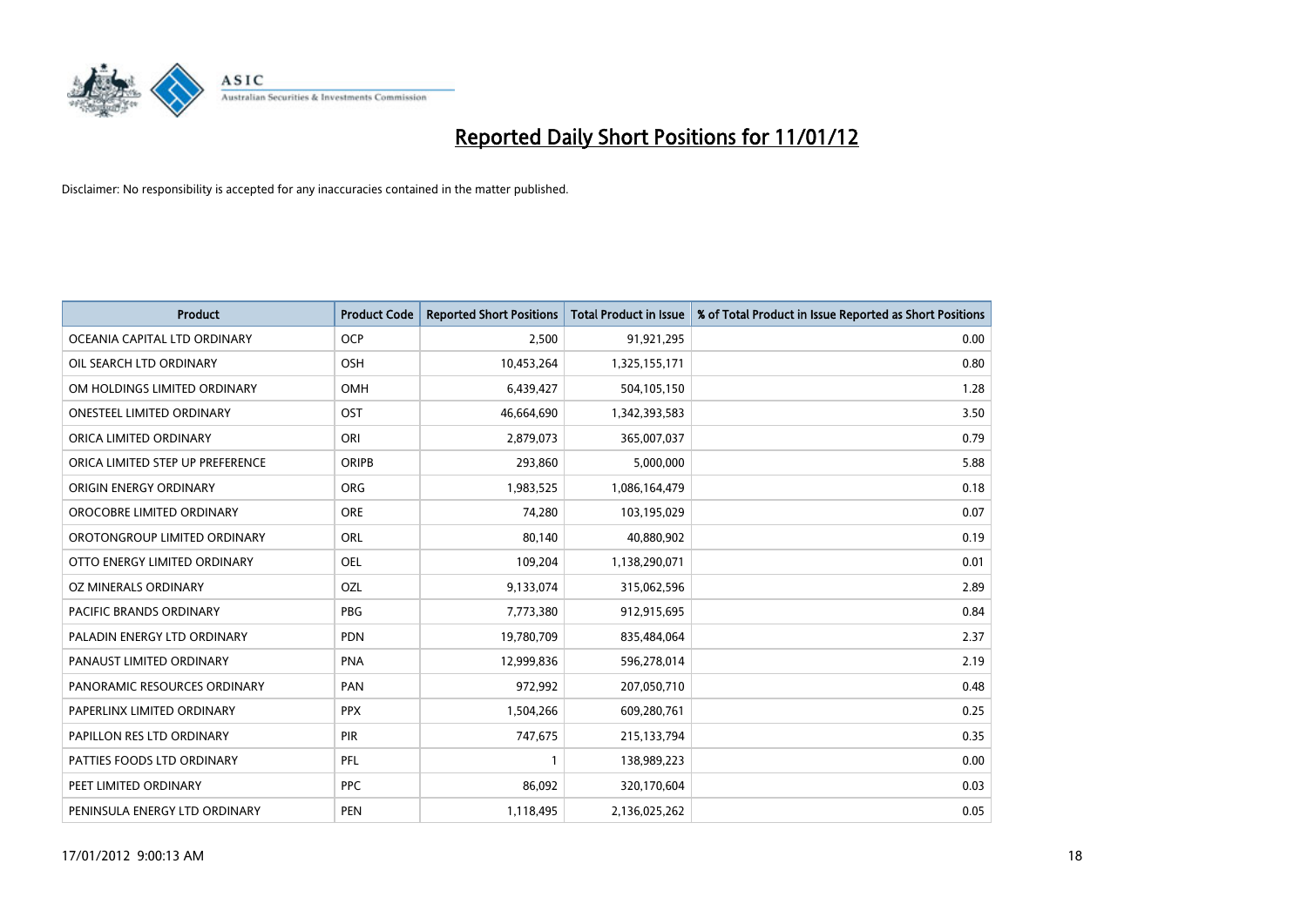

| <b>Product</b>                          | <b>Product Code</b> | <b>Reported Short Positions</b> | <b>Total Product in Issue</b> | % of Total Product in Issue Reported as Short Positions |
|-----------------------------------------|---------------------|---------------------------------|-------------------------------|---------------------------------------------------------|
| PERILYA LIMITED ORDINARY                | PEM                 | 2,697                           | 769,316,426                   | 0.00                                                    |
| PERPETUAL LIMITED ORDINARY              | PPT                 | 2,415,029                       | 41,980,678                    | 5.75                                                    |
| PERSEUS MINING LTD ORDINARY             | PRU                 | 2,610,965                       | 455,827,088                   | 0.57                                                    |
| PETSEC ENERGY ORDINARY                  | <b>PSA</b>          | 223,332                         | 235,283,622                   | 0.09                                                    |
| PHARMAXIS LTD ORDINARY                  | <b>PXS</b>          | 2,059,788                       | 305,890,989                   | 0.67                                                    |
| PHOTON GROUP LTD ORDINARY               | PGA                 | 250,510                         | 1,540,886,866                 | 0.02                                                    |
| PLATINUM ASSET ORDINARY                 | <b>PTM</b>          | 6,372,198                       | 561,347,878                   | 1.12                                                    |
| PLATINUM AUSTRALIA ORDINARY             | <b>PLA</b>          | 3,565,549                       | 442,130,039                   | 0.82                                                    |
| PLATINUM AUSTRALIA RIGHTS 24-JAN-12 DEF | <b>PLARA</b>        | 43,229                          | 45,338,004                    | 0.10                                                    |
| PLATINUM CAPITAL LTD ORDINARY           | <b>PMC</b>          |                                 | 165,756,878                   | 0.00                                                    |
| PMI GOLD CORP CDI 1:1                   | <b>PVM</b>          | 9,213                           | 51,990,417                    | 0.02                                                    |
| PMP LIMITED ORDINARY                    | <b>PMP</b>          | 28,855                          | 326,662,253                   | 0.01                                                    |
| PORT BOUVARD LIMITED ORDINARY           | PBD                 | 6,754                           | 593,868,295                   | 0.00                                                    |
| PREMIER INVESTMENTS ORDINARY            | <b>PMV</b>          | 818,239                         | 155,062,831                   | 0.52                                                    |
| PRIMA BIOMED LTD ORDINARY               | <b>PRR</b>          | 2,590,967                       | 1,041,704,654                 | 0.25                                                    |
| PRIMARY HEALTH CARE ORDINARY            | <b>PRY</b>          | 8,004,969                       | 500,336,679                   | 1.58                                                    |
| PRIME MEDIA GRP LTD ORDINARY            | PRT                 | 2                               | 366,330,303                   | 0.00                                                    |
| PRIMEAG AUSTRALIA ORDINARY              | PAG                 | 65,060                          | 266,394,444                   | 0.03                                                    |
| PROGEN PHARMACEUTIC ORDINARY            | PGL                 | 151,596                         | 24,709,097                    | 0.61                                                    |
| PROGRAMMED ORDINARY                     | <b>PRG</b>          | 532,985                         | 118,169,908                   | 0.43                                                    |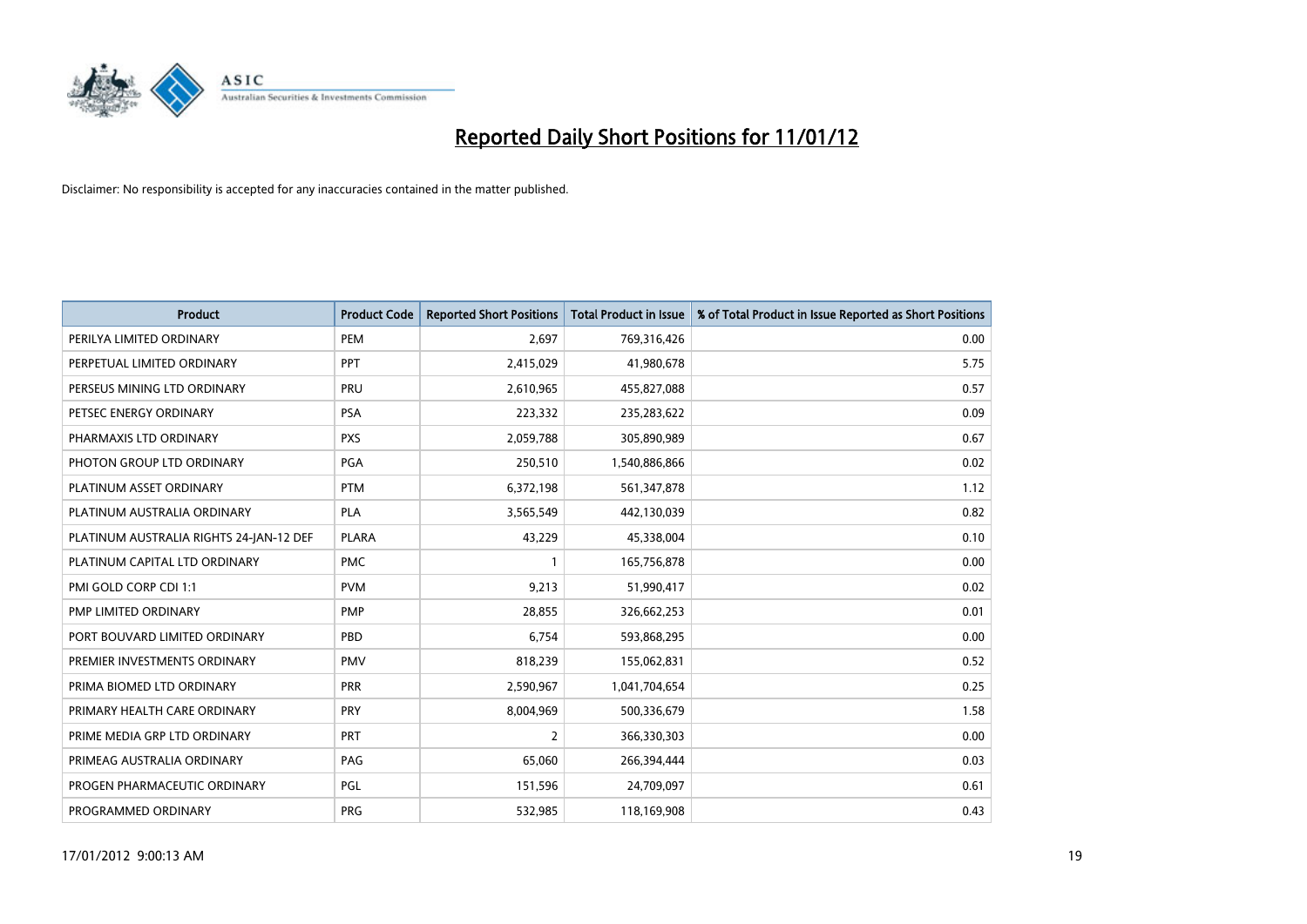

| <b>Product</b>                      | <b>Product Code</b> | <b>Reported Short Positions</b> | <b>Total Product in Issue</b> | % of Total Product in Issue Reported as Short Positions |
|-------------------------------------|---------------------|---------------------------------|-------------------------------|---------------------------------------------------------|
| <b>PSIVIDA CORP CDI 1:1</b>         | <b>PVA</b>          | 6,878                           | 8,866,773                     | 0.08                                                    |
| <b>QANTAS AIRWAYS ORDINARY</b>      | QAN                 | 32,469,136                      | 2,265,123,620                 | 1.44                                                    |
| OBE INSURANCE GROUP ORDINARY        | <b>OBE</b>          | 26,146,914                      | 1,115,545,692                 | 2.32                                                    |
| OR NATIONAL LIMITED ORDINARY        | <b>ORN</b>          | 15,353,254                      | 2,440,000,000                 | 0.62                                                    |
| ORXPHARMA LTD ORDINARY              | <b>QRX</b>          | 495,416                         | 144,278,190                   | 0.34                                                    |
| <b>OUBE LOGISTICS HLDG ORDINARY</b> | <b>QUB</b>          | 3,259,411                       | 889,404,644                   | 0.37                                                    |
| RAMELIUS RESOURCES ORDINARY         | <b>RMS</b>          | 1,057,552                       | 335,775,519                   | 0.33                                                    |
| RAMSAY HEALTH CARE ORDINARY         | <b>RHC</b>          | 1,791,604                       | 202,081,252                   | 0.87                                                    |
| <b>RCR TOMLINSON ORDINARY</b>       | <b>RCR</b>          | 68,101                          | 133,475,516                   | 0.05                                                    |
| <b>REA GROUP ORDINARY</b>           | <b>REA</b>          | 367,473                         | 131,714,699                   | 0.27                                                    |
| RECKON LIMITED ORDINARY             | <b>RKN</b>          | 811,500                         | 132,839,672                   | 0.61                                                    |
| <b>RED 5 LIMITED ORDINARY</b>       | <b>RED</b>          | 3,752                           | 128,412,536                   | 0.00                                                    |
| RED EMPEROR RESOURCE ORDINARY       | <b>RMP</b>          | 1,000,000                       | 189,651,380                   | 0.53                                                    |
| <b>RED FORK ENERGY ORDINARY</b>     | <b>RFE</b>          | 7,696                           | 310,229,853                   | 0.00                                                    |
| REDBANK ENERGY LTD ORDINARY         | AEI                 | 19                              | 786,287                       | 0.00                                                    |
| REED RESOURCES LTD ORDINARY         | <b>RDR</b>          | 1,473,855                       | 264,742,501                   | 0.56                                                    |
| REGIS RESOURCES ORDINARY            | <b>RRL</b>          | 950,138                         | 438,664,248                   | 0.23                                                    |
| RESMED INC CDI 10:1                 | <b>RMD</b>          | 6,320,011                       | 1,556,242,300                 | 0.39                                                    |
| <b>RESOLUTE MINING ORDINARY</b>     | <b>RSG</b>          | 3,504,102                       | 621,874,535                   | 0.56                                                    |
| RESOURCE GENERATION ORDINARY        | <b>RES</b>          | 157,911                         | 262,895,652                   | 0.06                                                    |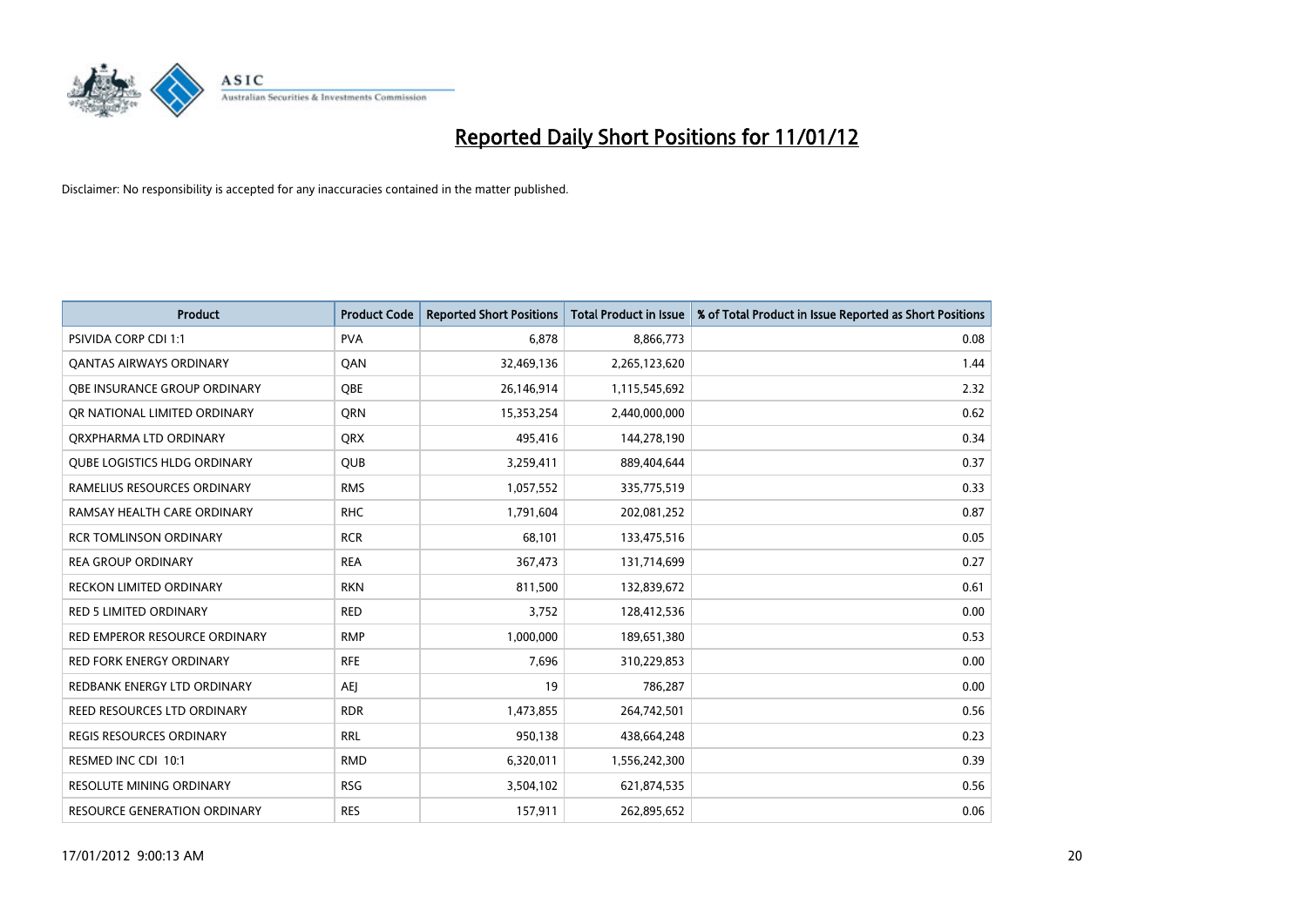

| <b>Product</b>                    | <b>Product Code</b> | <b>Reported Short Positions</b> | <b>Total Product in Issue</b> | % of Total Product in Issue Reported as Short Positions |
|-----------------------------------|---------------------|---------------------------------|-------------------------------|---------------------------------------------------------|
| RETAIL FOOD GROUP ORDINARY        | <b>RFG</b>          | 3,773                           | 108,229,282                   | 0.00                                                    |
| REVERSE CORP LIMITED ORDINARY     | <b>REF</b>          | 26,041                          | 92,382,175                    | 0.03                                                    |
| REX MINERALS LIMITED ORDINARY     | <b>RXM</b>          | 1,046,190                       | 153,635,519                   | 0.69                                                    |
| <b>RHG LIMITED ORDINARY</b>       | <b>RHG</b>          | 31,776                          | 308,483,177                   | 0.01                                                    |
| <b>RIALTO ENERGY ORDINARY</b>     | <b>RIA</b>          | 191,680                         | 375,006,264                   | 0.05                                                    |
| RIO TINTO LIMITED ORDINARY        | <b>RIO</b>          | 28,309,576                      | 435,758,720                   | 6.50                                                    |
| <b>RIVERCITY MOTORWAY STAPLED</b> | <b>RCY</b>          | 132,000                         | 957,010,115                   | 0.01                                                    |
| ROC OIL COMPANY ORDINARY          | <b>ROC</b>          | 2,220,334                       | 682,506,352                   | 0.32                                                    |
| ROYAL WOLF HOLDINGS ORDINARY      | <b>RWH</b>          | 60,012                          | 100,387,052                   | 0.06                                                    |
| SAI GLOBAL LIMITED ORDINARY       | SAI                 | 1,777,581                       | 202,263,251                   | 0.86                                                    |
| SALMAT LIMITED ORDINARY           | <b>SLM</b>          | 500,396                         | 159,802,174                   | 0.30                                                    |
| SAMSON OIL & GAS LTD ORDINARY     | SSN                 | 1,420,836                       | 1,750,549,320                 | 0.07                                                    |
| SANDFIRE RESOURCES ORDINARY       | <b>SFR</b>          | 1,804,333                       | 150,946,635                   | 1.18                                                    |
| <b>SANTOS LTD ORDINARY</b>        | <b>STO</b>          | 11,744,375                      | 941,924,853                   | 1.24                                                    |
| SARACEN MINERAL ORDINARY          | <b>SAR</b>          | 2,744,781                       | 593,993,240                   | 0.47                                                    |
| SEDGMAN LIMITED ORDINARY          | <b>SDM</b>          | 334,252                         | 212,215,619                   | 0.15                                                    |
| SEEK LIMITED ORDINARY             | <b>SEK</b>          | 17,168,464                      | 337,101,307                   | 5.07                                                    |
| SELECT HARVESTS ORDINARY          | SHV                 | 37,529                          | 56,392,664                    | 0.07                                                    |
| SENETAS CORPORATION ORDINARY      | <b>SEN</b>          | 756,999                         | 463,105,195                   | 0.16                                                    |
| SENEX ENERGY LIMITED ORDINARY     | <b>SXY</b>          | 524,405                         | 921,302,416                   | 0.05                                                    |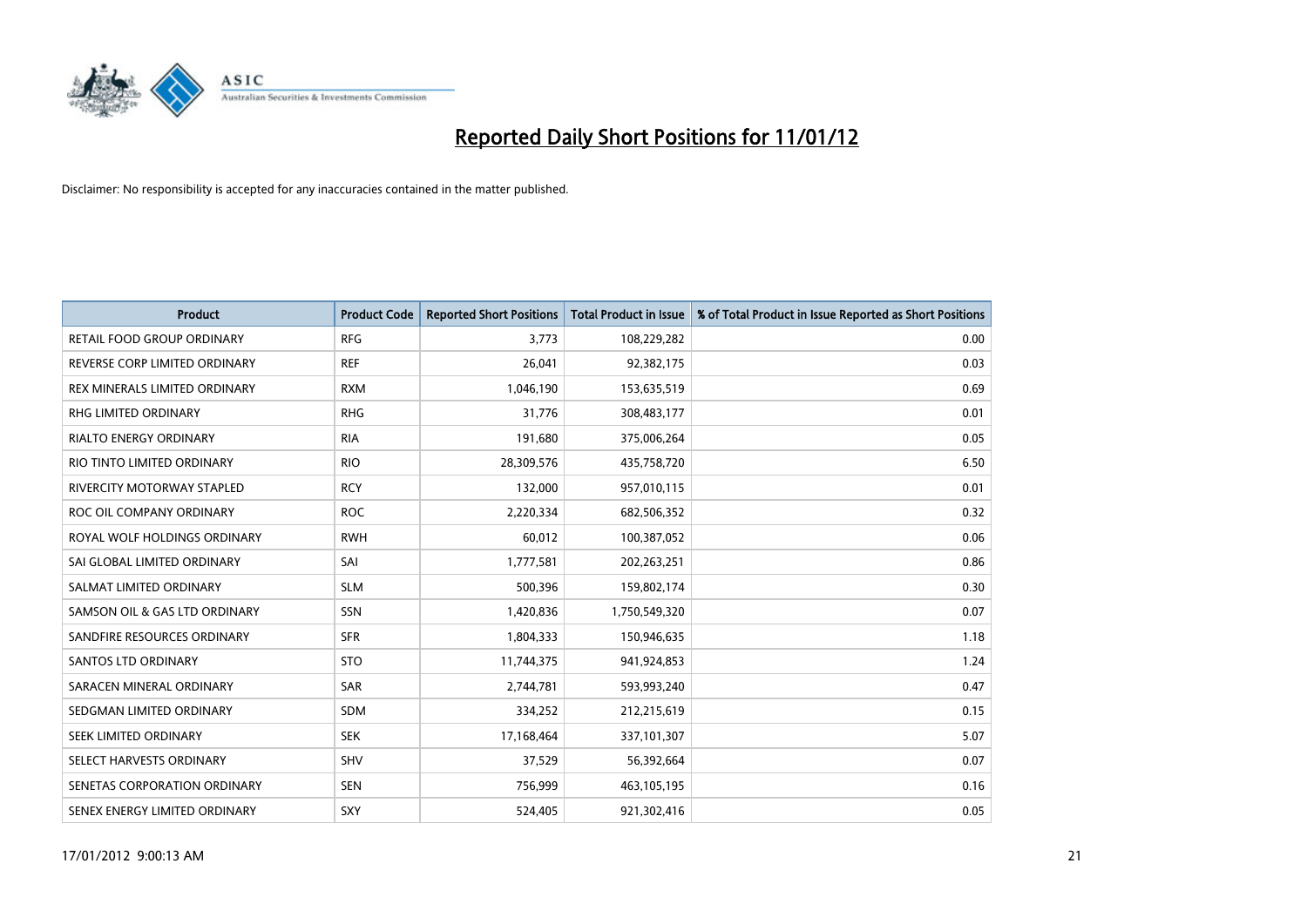

| <b>Product</b>                           | <b>Product Code</b> | <b>Reported Short Positions</b> | <b>Total Product in Issue</b> | % of Total Product in Issue Reported as Short Positions |
|------------------------------------------|---------------------|---------------------------------|-------------------------------|---------------------------------------------------------|
| SERVCORP LIMITED ORDINARY                | SRV                 | 26,183                          | 98,440,807                    | 0.03                                                    |
| SERVICE STREAM ORDINARY                  | <b>SSM</b>          | 344,663                         | 283,418,867                   | 0.12                                                    |
| SEVEN GROUP HOLDINGS CONV. RED. PREF.    | <b>SVWPA</b>        | 93,174                          | 4,963,640                     | 1.88                                                    |
| SEVEN GROUP HOLDINGS ORDINARY            | <b>SVW</b>          | 166,520                         | 306,410,281                   | 0.05                                                    |
| SEVEN WEST MEDIA LTD ORDINARY            | <b>SWM</b>          | 3,589,253                       | 645,719,542                   | 0.54                                                    |
| SIGMA PHARMACEUTICAL ORDINARY            | <b>SIP</b>          | 12,136,198                      | 1,178,626,572                 | 1.03                                                    |
| SILEX SYSTEMS ORDINARY                   | <b>SLX</b>          | 578.069                         | 170,133,997                   | 0.34                                                    |
| SILVER LAKE RESOURCE ORDINARY            | <b>SLR</b>          | 330,082                         | 220,264,064                   | 0.16                                                    |
| SIMS METAL MGMT LTD ORDINARY             | <b>SGM</b>          | 4,247,493                       | 206,338,686                   | 2.05                                                    |
| SINGAPORE TELECOMM. CHESS DEPOSITARY INT | SGT                 | 6,230,529                       | 193,216,752                   | 3.21                                                    |
| SIRIUS RESOURCES NL ORDINARY             | <b>SIR</b>          | 82,500                          | 150,934,586                   | 0.05                                                    |
| SKILLED GROUP LTD ORDINARY               | <b>SKE</b>          | 40,560                          | 233,403,776                   | 0.01                                                    |
| SMS MANAGEMENT, ORDINARY                 | <b>SMX</b>          | 360,175                         | 68,290,180                    | 0.53                                                    |
| SONIC HEALTHCARE ORDINARY                | <b>SHL</b>          | 5,434,248                       | 389,969,875                   | 1.40                                                    |
| SOUL PATTINSON (W.H) ORDINARY            | SOL                 | 2,256                           | 239,395,320                   | 0.00                                                    |
| SOUTH BOULDER MINES ORDINARY             | <b>STB</b>          | 124,118                         | 91,585,688                    | 0.13                                                    |
| SP AUSNET STAPLED SECURITIES             | <b>SPN</b>          | 2,243,626                       | 2,896,219,682                 | 0.08                                                    |
| SPARK INFRASTRUCTURE STAPLED NOTE & UNIT | <b>SKI</b>          | 19,121,706                      | 1,326,734,264                 | 1.44                                                    |
| SPDR 200 FUND ETF UNITS                  | <b>STW</b>          | 8                               | 52,038,531                    | 0.00                                                    |
| SPECIALTY FASHION ORDINARY               | <b>SFH</b>          | 794.805                         | 192,086,121                   | 0.41                                                    |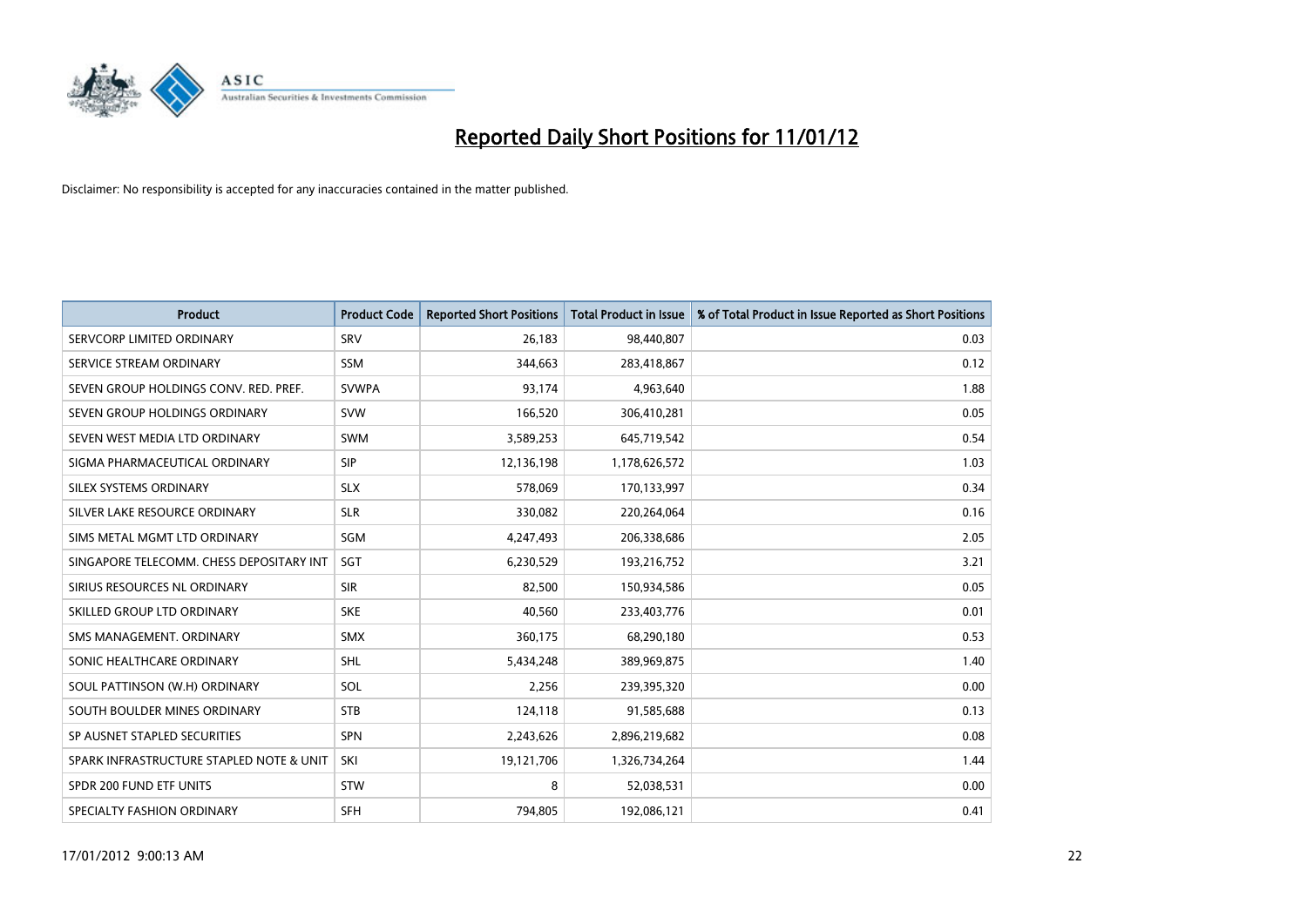

| <b>Product</b>                      | <b>Product Code</b> | <b>Reported Short Positions</b> | <b>Total Product in Issue</b> | % of Total Product in Issue Reported as Short Positions |
|-------------------------------------|---------------------|---------------------------------|-------------------------------|---------------------------------------------------------|
| SPOTLESS GROUP LTD ORDINARY         | <b>SPT</b>          | 967,639                         | 265,454,407                   | 0.36                                                    |
| ST BARBARA LIMITED ORDINARY         | <b>SBM</b>          | 6,169,386                       | 325,615,389                   | 1.90                                                    |
| STANMORE COAL LTD ORDINARY          | <b>SMR</b>          | 17,231                          | 146,373,973                   | 0.01                                                    |
| STARPHARMA HOLDINGS ORDINARY        | <b>SPL</b>          | 1,804,829                       | 280,635,325                   | 0.63                                                    |
| STH AMERICAN COR LTD ORDINARY       | SAY                 | 9,200                           | 257,785,604                   | 0.00                                                    |
| STHN CROSS MEDIA ORDINARY           | <b>SXL</b>          | 2,595,553                       | 705,766,444                   | 0.39                                                    |
| STOCKLAND UNITS/ORD STAPLED         | <b>SGP</b>          | 29,122,762                      | 2,316,449,153                 | 1.23                                                    |
| STRAITS RES LTD. ORDINARY           | SRQ                 | 494,059                         | 324,796,141                   | 0.15                                                    |
| <b>STW COMMUNICATIONS ORDINARY</b>  | SGN                 | 283,689                         | 362,809,851                   | 0.07                                                    |
| SUNCORP GROUP LTD ORDINARY          | <b>SUN</b>          | 11,345,246                      | 1,286,600,980                 | 0.88                                                    |
| SUNDANCE ENERGY ORDINARY            | <b>SEA</b>          | 125,531                         | 277,098,474                   | 0.05                                                    |
| SUNDANCE RESOURCES ORDINARY         | <b>SDL</b>          | 4,674,191                       | 2,923,322,169                 | 0.16                                                    |
| SUNLAND GROUP LTD ORDINARY          | <b>SDG</b>          | 26,203                          | 201,578,526                   | 0.01                                                    |
| SUPER RET REP LTD ORDINARY          | <b>SUL</b>          | 2,976,371                       | 194,754,593                   | 1.51                                                    |
| SWICK MINING ORDINARY               | <b>SWK</b>          | 1,548                           | 237,024,970                   | 0.00                                                    |
| SYD AIRPORT STAPLED US PROHIBIT.    | <b>SYD</b>          | 4,244,590                       | 1,861,210,782                 | 0.22                                                    |
| SYMEX HOLDINGS ORDINARY             | <b>SYM</b>          | 6,633                           | 191,593,493                   | 0.00                                                    |
| TABCORP HOLDINGS LTD ORDINARY       | <b>TAH</b>          | 4,876,675                       | 712,805,880                   | 0.68                                                    |
| <b>TALENT2 INTERNATION ORDINARY</b> | <b>TWO</b>          | 4,305                           | 147,403,701                   | 0.00                                                    |
| TANAMI GOLD NL ORDINARY             | <b>TAM</b>          | 150,121                         | 260,997,677                   | 0.06                                                    |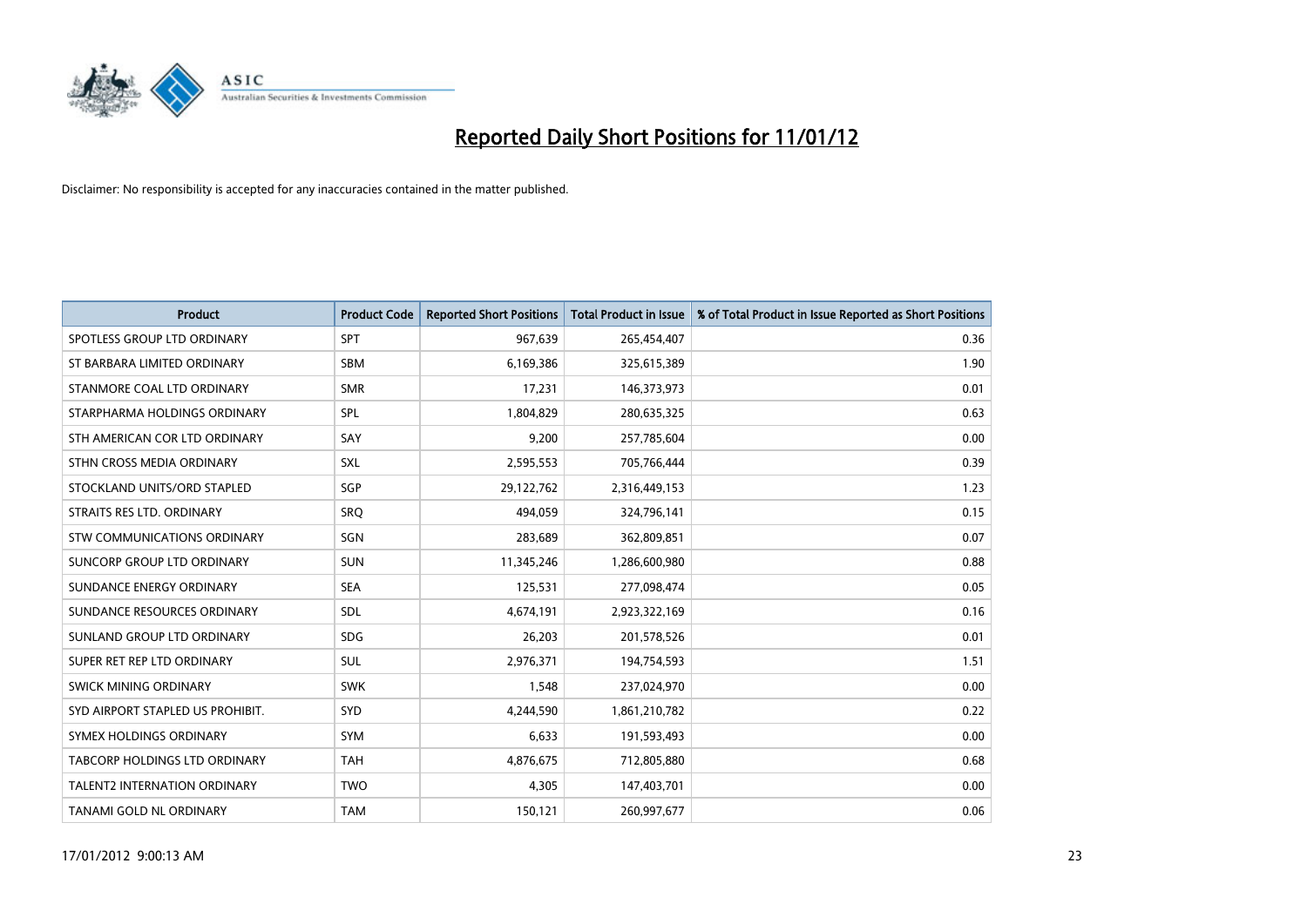

| <b>Product</b>                       | <b>Product Code</b> | <b>Reported Short Positions</b> | <b>Total Product in Issue</b> | % of Total Product in Issue Reported as Short Positions |
|--------------------------------------|---------------------|---------------------------------|-------------------------------|---------------------------------------------------------|
| TAP OIL LIMITED ORDINARY             | <b>TAP</b>          | 3,166,916                       | 240,995,311                   | 1.32                                                    |
| TASSAL GROUP LIMITED ORDINARY        | <b>TGR</b>          | 87,269                          | 146,304,404                   | 0.05                                                    |
| <b>TATTS GROUP LTD ORDINARY</b>      | <b>TTS</b>          | 14,819,886                      | 1,340,758,701                 | 1.11                                                    |
| TELECOM CORPORATION ORDINARY         | <b>TEL</b>          | 10,303,384                      | 1,925,409,580                 | 0.52                                                    |
| <b>TELSTRA CORPORATION, ORDINARY</b> | <b>TLS</b>          | 54,663,060                      | 12,443,074,357                | 0.44                                                    |
| TEN NETWORK HOLDINGS ORDINARY        | <b>TEN</b>          | 53,195,300                      | 1,045,236,720                 | 5.10                                                    |
| TERANGA GOLD CORP CDI 1:1            | <b>TGZ</b>          | 96.615                          | 156,699,787                   | 0.05                                                    |
| TEXON PETROLEUM LTD ORDINARY         | <b>TXN</b>          | 21,950                          | 242,539,848                   | 0.01                                                    |
| TFS CORPORATION LTD ORDINARY         | <b>TFC</b>          | 84,096                          | 279,621,829                   | 0.03                                                    |
| THAKRAL HOLDINGS GRP ORDINARY/UNIT   | <b>THG</b>          | 2                               | 585,365,014                   | 0.00                                                    |
| THE REJECT SHOP ORDINARY             | <b>TRS</b>          | 1,658,031                       | 26,071,170                    | 6.35                                                    |
| THOR MINING PLC CHESS DEPOSITARY 1:1 | <b>THR</b>          | 2,307                           | 222,489,120                   | 0.00                                                    |
| THORN GROUP LIMITED ORDINARY         | <b>TGA</b>          | 57.126                          | 146,091,970                   | 0.03                                                    |
| <b>TIGER RESOURCES ORDINARY</b>      | <b>TGS</b>          | 1,849,411                       | 671,110,549                   | 0.26                                                    |
| <b>TISHMAN SPEYER UNITS</b>          | <b>TSO</b>          | 87,478                          | 338,440,904                   | 0.02                                                    |
| TNG LIMITED ORDINARY                 | <b>TNG</b>          | 4,321                           | 284,803,062                   | 0.00                                                    |
| TOLL HOLDINGS LTD ORDINARY           | <b>TOL</b>          | 24,056,847                      | 717,133,875                   | 3.35                                                    |
| TORO ENERGY LIMITED ORDINARY         | <b>TOE</b>          | 35,404                          | 975,436,676                   | 0.00                                                    |
| <b>TOWER LIMITED ORDINARY</b>        | <b>TWR</b>          | 689,519                         | 265,176,580                   | 0.26                                                    |
| TOX FREE SOLUTIONS ORDINARY          | <b>TOX</b>          | 14,801                          | 111,130,608                   | 0.01                                                    |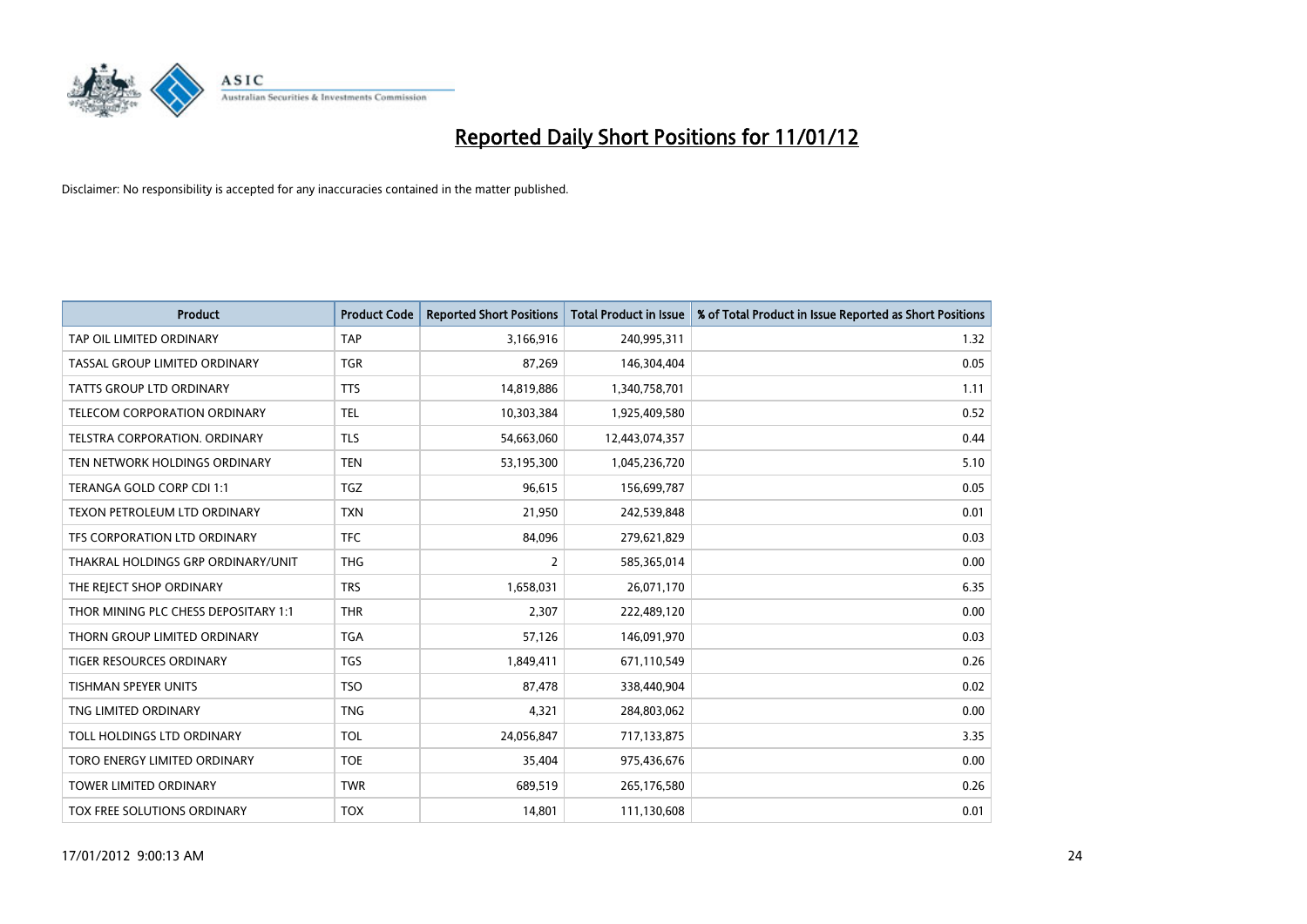

| <b>Product</b>                       | <b>Product Code</b> | <b>Reported Short Positions</b> | <b>Total Product in Issue</b> | % of Total Product in Issue Reported as Short Positions |
|--------------------------------------|---------------------|---------------------------------|-------------------------------|---------------------------------------------------------|
| TPG TELECOM LIMITED ORDINARY         | <b>TPM</b>          | 3,529,887                       | 793,808,141                   | 0.44                                                    |
| TRANSFIELD SERVICES ORDINARY         | <b>TSE</b>          | 3,346,696                       | 546,763,410                   | 0.60                                                    |
| TRANSPACIFIC INDUST, ORDINARY        | <b>TPI</b>          | 7,631,831                       | 1,578,209,025                 | 0.47                                                    |
| TRANSURBAN GROUP TRIPLE STAPLED SEC. | <b>TCL</b>          | 5,992,269                       | 1,451,447,154                 | 0.40                                                    |
| TREASURY WINE ESTATE ORDINARY        | <b>TWE</b>          | 14,460,221                      | 647, 227, 144                 | 2.23                                                    |
| TRINITY GROUP STAPLED SECURITIES     | <b>TCQ</b>          | 3,419                           | 193,235,631                   | 0.00                                                    |
| TROY RESOURCES LTD ORDINARY          | <b>TRY</b>          | 78,781                          | 88,879,149                    | 0.08                                                    |
| UGL LIMITED ORDINARY                 | UGL                 | 4,225,592                       | 166,315,038                   | 2.53                                                    |
| UNILIFE CORPORATION CDI 6:1          | <b>UNS</b>          | 211,168                         | 261,003,756                   | 0.08                                                    |
| UXC LIMITED ORDINARY                 | <b>UXC</b>          | 2,142                           | 306,933,250                   | 0.00                                                    |
| <b>VDM GROUP LIMITED ORDINARY</b>    | <b>VMG</b>          | 11,116                          | 932,493,835                   | 0.00                                                    |
| <b>VENTNOR RES LTD ORDINARY</b>      | <b>VRX</b>          | 7,700                           | 43,334,652                    | 0.02                                                    |
| <b>VENTURE MINERALS ORDINARY</b>     | <b>VMS</b>          | 354,584                         | 221,093,592                   | 0.15                                                    |
| <b>VIEW RESOURCES LTD ORDINARY</b>   | <b>VRE</b>          | 1,760                           | 881,953,670                   | 0.00                                                    |
| <b>VIRGIN AUS HLDG LTD ORDINARY</b>  | <b>VAH</b>          | 21,248,566                      | 2,210,197,600                 | 0.96                                                    |
| <b>VITA GROUP LTD ORDINARY</b>       | <b>VTG</b>          | 75,190                          | 142,499,800                   | 0.05                                                    |
| VITERRA INC CDI 1:1                  | <b>VTA</b>          | 3,828                           | 68,629,939                    | 0.01                                                    |
| <b>WATPAC LIMITED ORDINARY</b>       | <b>WTP</b>          | 16,461                          | 185,160,973                   | 0.00                                                    |
| <b>WDS LIMITED ORDINARY</b>          | <b>WDS</b>          | 701                             | 144,740,614                   | 0.00                                                    |
| WEBJET LIMITED ORDINARY              | <b>WEB</b>          | 56,074                          | 72,914,803                    | 0.08                                                    |